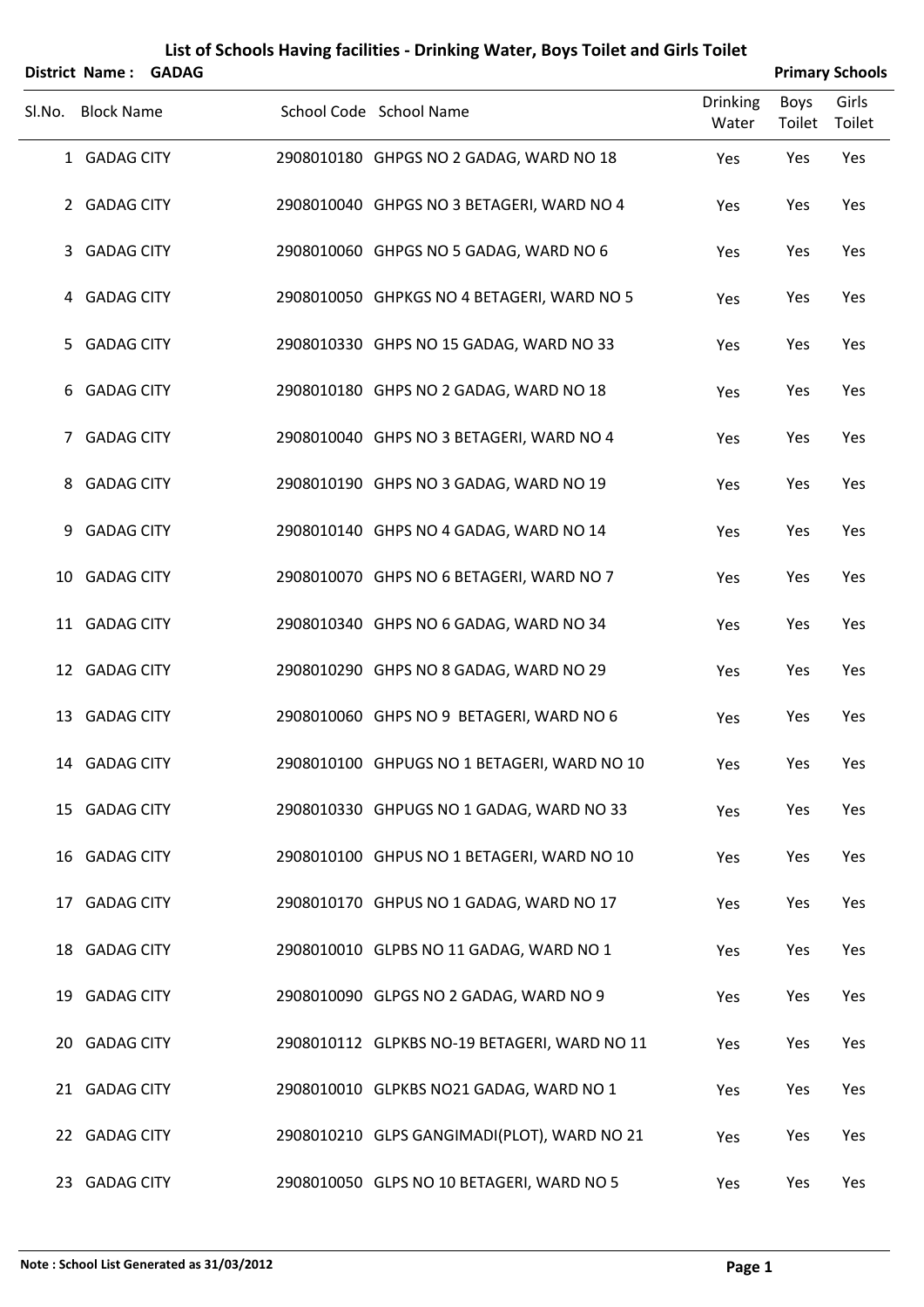|        | District Name:    | <b>GADAG</b> |                                                                          |                          | <b>Primary Schools</b> |                 |
|--------|-------------------|--------------|--------------------------------------------------------------------------|--------------------------|------------------------|-----------------|
| Sl.No. | <b>Block Name</b> |              | School Code School Name                                                  | <b>Drinking</b><br>Water | <b>Boys</b><br>Toilet  | Girls<br>Toilet |
|        | 24 GADAG CITY     |              | 2908010030 GLPS NO 11 BETAGERI, WARD NO 3                                | Yes                      | Yes                    | Yes             |
|        | 25 GADAG CITY     |              | 2908010180 GLPS NO 12 GADAG(ASHRAY CLNY), WARD<br><b>NO<sub>18</sub></b> | Yes                      | Yes                    | Yes             |
|        | 26 GADAG CITY     |              | 2908010291 GLPS NO 13 GADAG, WARD NO 29                                  | Yes                      | Yes                    | Yes             |
|        | 27 GADAG CITY     |              | 2908010190 GLPS NO 14 GADAG, WARD NO 19                                  | Yes                      | Yes                    | Yes             |
|        | 28 GADAG CITY     |              | 2908010290 GLPS NO 16 GADAG, WARD NO 29                                  | Yes                      | Yes                    | Yes             |
|        | 29 GADAG CITY     |              | 2908010011 GLPS NO 20 NANDISWAR NGR GADAG,<br>WARD NO 1                  | Yes                      | Yes                    | Yes             |
|        | 30 GADAG CITY     |              | 2908010050 GLPS NO 4 BETAGERI, WARD NO 5                                 | Yes                      | Yes                    | Yes             |
|        | 31 GADAG CITY     |              | 2908010160 GLPS NO 4 GADAG, WARD NO 16                                   | Yes                      | Yes                    | Yes             |
|        | 32 GADAG CITY     |              | 2908010090 GLPS NO 7 BETAGERI, WARD NO 9                                 | Yes                      | Yes                    | Yes             |
|        | 33 GADAG CITY     |              | 2908010020 GLPS NO 8 BETAGERI, WARD NO 2                                 | Yes                      | Yes                    | Yes             |
|        | 34 GADAG CITY     |              | 2908010230 GLPS NO 9 GADAG, WARD NO 23                                   | Yes                      | Yes                    | Yes             |
|        | 35 GADAG CITY     |              | 2908010350 GLPS RAMANAGER GADAG, WARD NO 35                              | Yes                      | Yes                    | Yes             |
|        | 36 GADAG CITY     |              | 2908010010 GLPUBS NO5 SM KRISHNANGR GADAG,<br>WARD NO 1                  | Yes                      | Yes                    | Yes             |
|        | 37 GADAG CITY     |              | 2908010010 GLPUBS NO6 HOMBAL NAKA GADAG, WARD<br><b>NO1</b>              | Yes                      | Yes                    | Yes             |
|        | 38 GADAG CITY     |              | 2908010210 GLPUS GANGIMADI, WARD NO 21                                   | Yes                      | Yes                    | Yes             |
|        | 39 GADAG CITY     |              | 2908010040 GLPUS NO 2 BETAGERI, WARD NO 4                                | Yes                      | Yes                    | Yes             |
|        | 40 GADAG CITY     |              | 2908010030 GLPUS NO 3 BETAGERI, WARD NO 3                                | Yes                      | Yes                    | Yes             |
|        | 41 GADAG CITY     |              | 2908010340 GLPUS NO 3 GADAG, WARD NO 34                                  | Yes                      | Yes                    | Yes             |
|        | 42 GADAG CITY     |              | 2908010290 GLPUS NO 4 GADAG, WARD NO 29                                  | Yes                      | Yes                    | Yes             |
|        | 43 GADAG CITY     |              | 2908010310 GMPGS NO 1 GADAG, WARD NO 31                                  | Yes                      | Yes                    | Yes             |
|        | 44 GADAG CITY     |              | 2908010110 GMPKBS NO 1 BETAGERI, WARD NO 11                              | Yes                      | Yes                    | Yes             |
|        | 45 GADAG CITY     |              | 2908010160 GMPKS NO 6 GADAG, WARD NO 16                                  | Yes                      | Yes                    | Yes             |
|        |                   |              |                                                                          |                          |                        |                 |

46 GADAG CITY 2908010310 GMPS NO 1 GADAG, WARD NO 31 Yes Yes Yes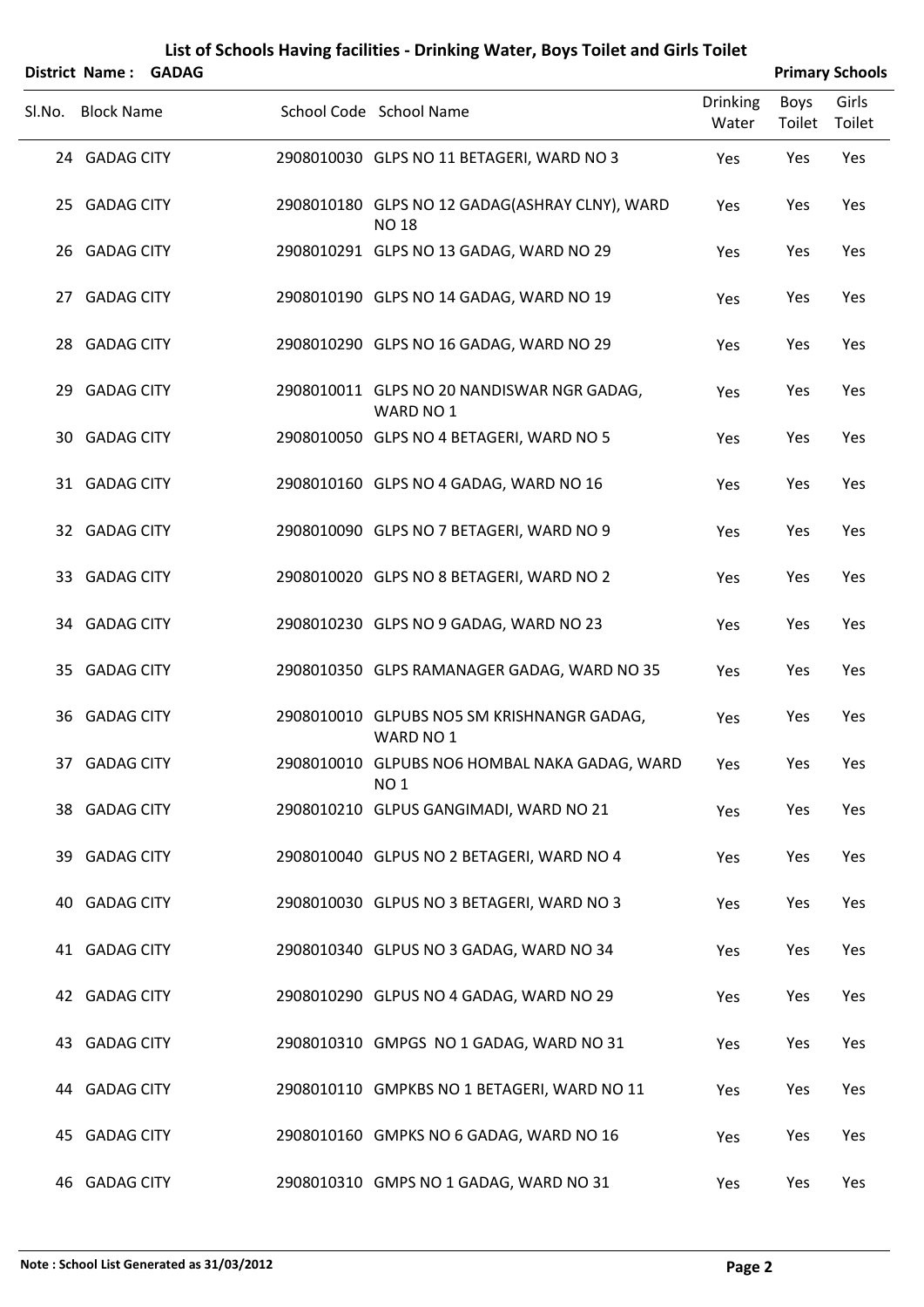|        | <b>District Name: GADAG</b> |  |                                            |                          |                       | <b>Primary Schools</b> |
|--------|-----------------------------|--|--------------------------------------------|--------------------------|-----------------------|------------------------|
| Sl.No. | <b>Block Name</b>           |  | School Code School Name                    | <b>Drinking</b><br>Water | <b>Boys</b><br>Toilet | Girls<br>Toilet        |
|        | 47 GADAG CITY               |  | 2908010300 GMPUS NO 2 GADAG, WARD NO 30    | Yes                      | Yes                   | Yes                    |
|        | 48 GADAG CITY               |  | 2908010070 HPGS NO 5 BETAGERI, WARD NO 7   | Yes                      | Yes                   | Yes                    |
| 49     | <b>GADAG CITY</b>           |  | 2908010070 HPKBS NO 2 BETAGERI, WARD NO 7  | Yes                      | Yes                   | Yes                    |
|        | 50 GADAG CITY               |  | 2908010150 HPS MARATHI GADAG, WARD NO 15   | Yes                      | Yes                   | Yes                    |
|        | 51 GADAG CITY               |  | 2908010140 HPS NO 5 GADAG, WARD NO 14      | Yes                      | Yes                   | Yes                    |
|        | 52 GADAG CITY               |  | 2908010020 KBS NO 5 BETAGERI, WARD NO 2    | Yes                      | Yes                   | Yes                    |
|        | 53 GADAG CITY               |  | 2908010010 LPKBS NO 17 GADAG, WARD NO 1    | Yes                      | Yes                   | Yes                    |
|        | 54 GADAG CITY               |  | 2908010160 MPKS NO 10 GADAG, WARD NO 16    | Yes                      | Yes                   | Yes                    |
|        | 55 GADAG RURAL              |  | 2908060470 GHPGS HARTI, HARTI              | Yes                      | Yes                   | Yes                    |
|        | 56 GADAG RURAL              |  | 2908060030 GHPKGS BALAGANUR, BALAGANUR     | Yes                      | Yes                   | Yes                    |
|        | 57 GADAG RURAL              |  | 2908060070 GHPKGS HOMBAL, HOMBAL           | Yes                      | Yes                   | Yes                    |
|        | 58 GADAG RURAL              |  | 2908060330 GHPKGS HULKOTI, HULKOTI         | Yes                      | Yes                   | Yes                    |
| 59     | <b>GADAG RURAL</b>          |  | 2908060190 GHPKGS KOTUMACHAGI, KOTUMACHAGI | Yes                      | Yes                   | Yes                    |
|        | 60 GADAG RURAL              |  | 2908060390 GHPKGS KURTAKOTI, KURTAKOTI     | Yes                      | Yes                   | Yes                    |
|        | 61 GADAG RURAL              |  | 2908060310 GHPKGS LAKKUNDI, LAKKUNDI       | Yes                      | Yes                   | Yes                    |
|        | 62 GADAG RURAL              |  | 2908060020 GHPKGS LINGADAL, LINGADHAL      | Yes                      | Yes                   | Yes                    |
|        | 63 GADAG RURAL              |  | 2908060560 GHPKGS SORATUR, SORATUR         | Yes                      | Yes                   | Yes                    |
|        | 64 GADAG RURAL              |  | 2908060260 GHPS ADAVISOMAPUR, ADAVISOMAPUR | Yes                      | Yes                   | Yes                    |
|        | 65 GADAG RURAL              |  | 2908060010 GHPS ANTUR, BENTUR              | Yes                      | Yes                   | Yes                    |
|        | 66 GADAG RURAL              |  | 2908060350 GHPS ASUNDI, ASUNDI             | Yes                      | Yes                   | Yes                    |
| 67     | <b>GADAG RURAL</b>          |  | 2908060030 GHPS BALAGANUR, BALAGANUR       | Yes                      | Yes                   | Yes                    |
|        | <b>68 GADAG RURAL</b>       |  | 2908060440 GHPS BELADHADI, BELADHADI       | Yes                      | Yes                   | Yes                    |
| 69.    | <b>GADAG RURAL</b>          |  | 2908060100 GHPS BELAHOD, BELHOD            | Yes                      | Yes                   | Yes                    |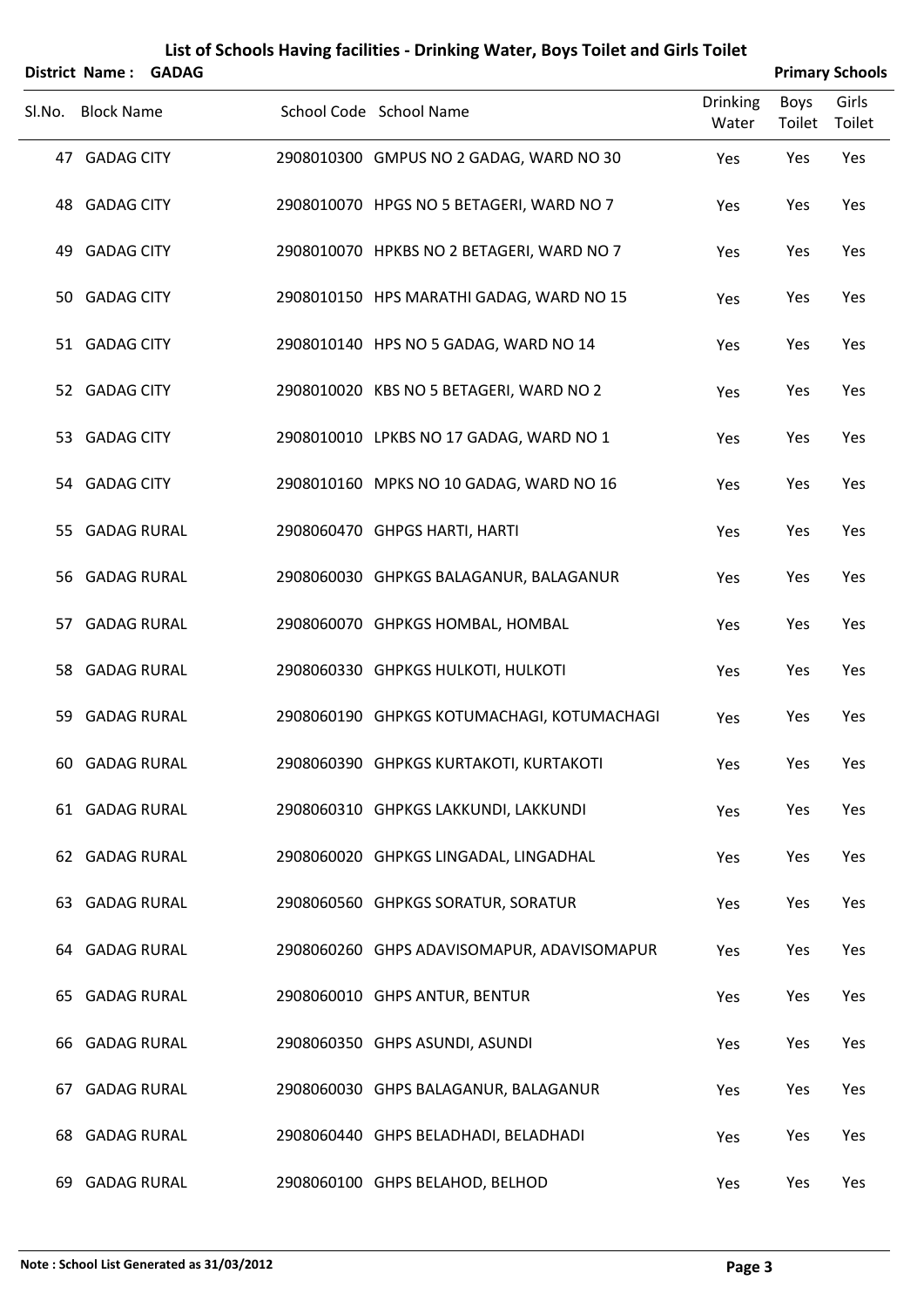|        | <b>District Name: GADAG</b> |  |                                                                        |                          |                | <b>Primary Schools</b> |
|--------|-----------------------------|--|------------------------------------------------------------------------|--------------------------|----------------|------------------------|
| SI.No. | <b>Block Name</b>           |  | School Code School Name                                                | <b>Drinking</b><br>Water | Boys<br>Toilet | Girls<br>Toilet        |
|        | 70 GADAG RURAL              |  | 2908060170 GHPS BENAKOPPA, BENAKANAKOPPA                               | Yes                      | Yes            | Yes                    |
|        | 71 GADAG RURAL              |  | 2908060400 GHPS BENTUR, ANTUR                                          | Yes                      | Yes            | Yes                    |
|        | 72 GADAG RURAL              |  | 2908060340 GHPS BINKADAKATTI, BINKADAKATTI                             | Yes                      | Yes            | Yes                    |
|        | 73 GADAG RURAL              |  | 2908060430 GHPS BRAHMANANDPUR(B.T),<br>BRAHMANANDAPUR                  | Yes                      | Yes            | Yes                    |
|        | 74 GADAG RURAL              |  | 2908060110 GHPS CHIKKAHANDIGOL, CHIKKAHANDIGOL                         | Yes                      | Yes            | Yes                    |
|        | 75 GADAG RURAL              |  | 2908060490 GHPS CHINCHALI DPEP, CHINCHALLI                             | Yes                      | Yes            | Yes                    |
|        | 76 GADAG RURAL              |  | 2908060490 GHPS CHINCHALI, CHINCHALLI                                  | Yes                      | Yes            | Yes                    |
|        | 77 GADAG RURAL              |  | 2908060130 GHPS DUNDUR, DUNDUR                                         | Yes                      | Yes            | Yes                    |
|        | 78 GADAG RURAL              |  | 2908060050 GHPS GAWARWAD, GAVARWAD                                     | Yes                      | Yes            | Yes                    |
|        | 79 GADAG RURAL              |  | 2908060570 GHPS HANGANAKATTI, HANGANAKATTI                             | Yes                      | Yes            | Yes                    |
|        | 80 GADAG RURAL              |  | 2908060230 GHPS HARLAPUR, HARLAPUR                                     | Yes                      | Yes            | Yes                    |
|        | 81 GADAG RURAL              |  | 2908060470 GHPS HARTI, HARTI                                           | Yes                      | Yes            | Yes                    |
|        | 82 GADAG RURAL              |  | 2908060250 GHPS HATALAGERI, HATALAGERI                                 | Yes                      | Yes            | Yes                    |
|        | 83 GADAG RURAL              |  | 2908060320 GHPS HIREHANDIGOL, HIREHANDIGOL                             | Yes                      | Yes            | Yes                    |
|        | 84 GADAG RURAL              |  | 2908060150 GHPS HIREKOPPA, HIREKOPPA                                   | Yes                      | Yes            | Yes                    |
|        | 85 GADAG RURAL              |  | 2908060390 GHPS HOSALLI, KURTAKOTI                                     | Yes                      | Yes            | Yes                    |
|        | 86 GADAG RURAL              |  | 2908060510 GHPS HOSUR PLOT, HOSUR                                      | Yes                      | Yes            | Yes                    |
|        | 87 GADAG RURAL              |  | 2908060510 GHPS HOSUR, HOSUR                                           | Yes                      | Yes            | Yes                    |
|        | 88 GADAG RURAL              |  | 2908060060 GHPS HUILGOL, HUILGOL                                       | Yes                      | Yes            | Yes                    |
|        | 89 GADAG RURAL              |  | 2908060280 GHPS JALASHANKARA NAGAR(A.D.T),<br><b>JALASHANKAR NAGAR</b> | Yes                      | Yes            | Yes                    |
|        | 90 GADAG RURAL              |  | 2908060540 GHPS KABULAYATAKATTI, KABALAYATA KATTI                      | Yes                      | Yes            | Yes                    |
|        | 91 GADAG RURAL              |  | 2908060040 GHPS KADADI, KADADI                                         | Yes                      | Yes            | Yes                    |
|        | 92 GADAG RURAL              |  | 2908060360 GHPS KALASAPUR, KALASAPUR                                   | Yes                      | Yes            | Yes                    |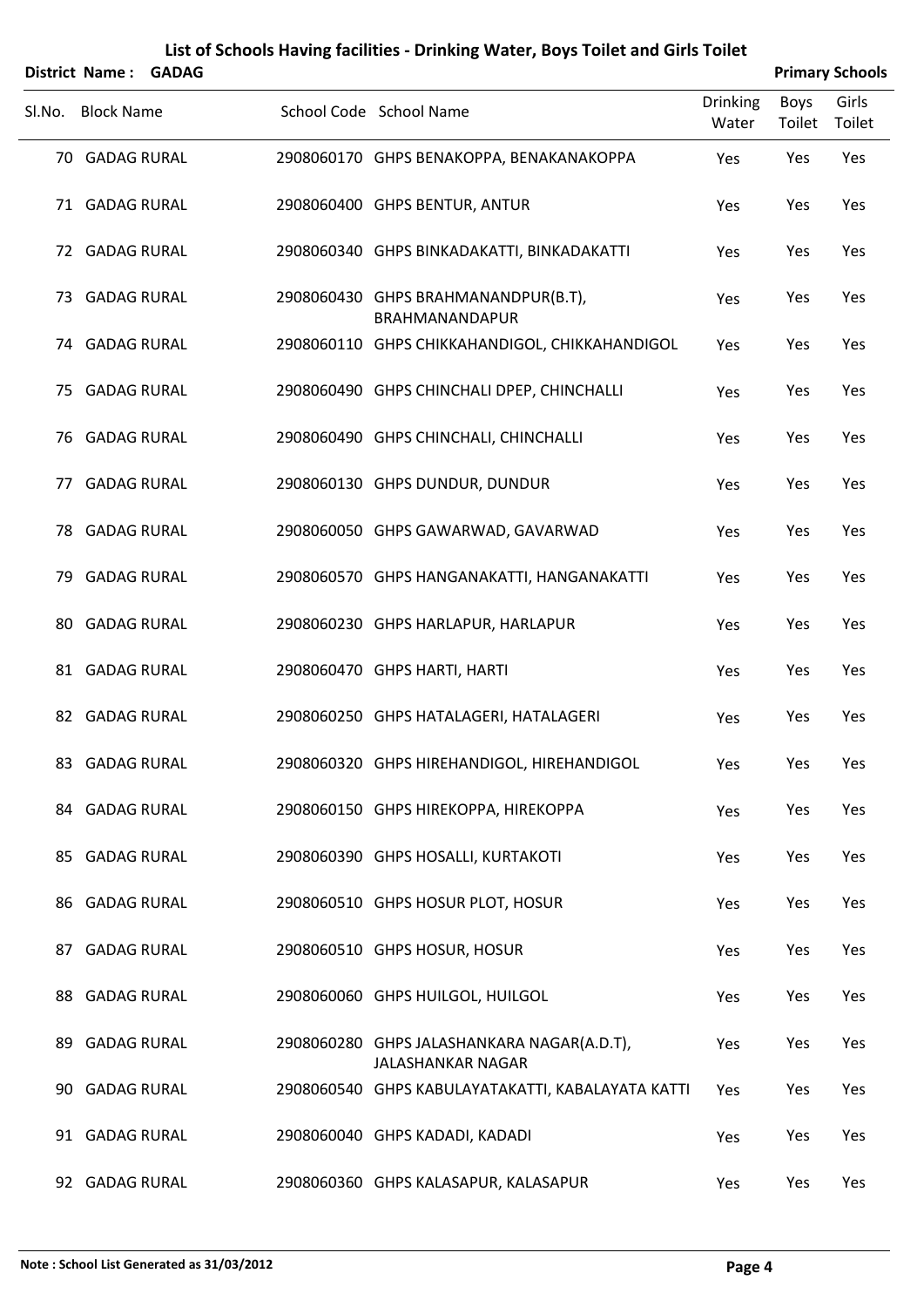|        | District Name: GADAG |  |                                                               |                          |                       | <b>Primary Schools</b> |
|--------|----------------------|--|---------------------------------------------------------------|--------------------------|-----------------------|------------------------|
| SI.No. | <b>Block Name</b>    |  | School Code School Name                                       | <b>Drinking</b><br>Water | <b>Boys</b><br>Toilet | Girls<br>Toilet        |
|        | 93 GADAG RURAL       |  | 2908060500 GHPS KALLUR, KALLUR                                | Yes                      | Yes                   | Yes                    |
|        | 94 GADAG RURAL       |  | 2908060220 GHPS KANAGINAHAL, KANAGINAHAL                      | Yes                      | Yes                   | Yes                    |
|        | 95 GADAG RURAL       |  | 2908060460 GHPS KANAVI, KANAVI                                | Yes                      | Yes                   | Yes                    |
|        | 96 GADAG RURAL       |  | 2908060160 GHPS KIRITGERI, KIRITGERI                          | Yes                      | Yes                   | Yes                    |
| 97     | <b>GADAG RURAL</b>   |  | 2908060390 GHPS KURTAKOTI, KURTAKOTI                          | Yes                      | Yes                   | Yes                    |
|        | 98 GADAG RURAL       |  | 2908060310 GHPS LAKKUNDI DPEP, LAKKUNDI                       | Yes                      | Yes                   | Yes                    |
| 99     | <b>GADAG RURAL</b>   |  | 2908060020 GHPS LINGADAL, LINGADHAL                           | Yes                      | Yes                   | Yes                    |
| 100    | <b>GADAG RURAL</b>   |  | 2908060090 GHPS MADAGANUR, MADAGANUR                          | Yes                      | Yes                   | Yes                    |
|        | 101 GADAG RURAL      |  | 2908060380 GHPS MALASAMUDRA, MALASAMUDRA                      | Yes                      | Yes                   | Yes                    |
|        | 102 GADAG RURAL      |  | 2908060590 GHPS MULAGUND, MULAGUND                            | Yes                      | Yes                   | Yes                    |
|        | 103 GADAG RURAL      |  | 2908060200 GHPS NAGASAMUDRA, NAGASAMUDRA                      | Yes                      | Yes                   | Yes                    |
|        | 104 GADAG RURAL      |  | 2908060410 GHPS NAGAVI, NAGAVI                                | Yes                      | Yes                   | Yes                    |
|        | 105 GADAG RURAL      |  | 2908060210 GHPS NARASAPUR, NARASAPUR                          | Yes                      | Yes                   | Yes                    |
|        | 106 GADAG RURAL      |  | 2908060190 GHPS NARAYANAPUR, KOTUMACHAGI                      | Yes                      | Yes                   | Yes                    |
|        | 107 GADAG RURAL      |  | 2908060480 GHPS NEELAGUND, NEELAGUND                          | Yes                      | Yes                   | Yes                    |
|        | 108 GADAG RURAL      |  | 2908060180 GHPS NEERALAGI, NEERALAGI                          | Yes                      | Yes                   | Yes                    |
|        | 109 GADAG RURAL      |  | 2908060590 GHPS NO 2 MULGUND, MULAGUND                        | Yes                      | Yes                   | Yes                    |
|        | 110 GADAG RURAL      |  | 2908060300 GHPS PAPANASHI, PAPANASHI                          | Yes                      | Yes                   | Yes                    |
|        | 111 GADAG RURAL      |  | 2908060270 GHPS SAMBHAPUR, SAMBHAPUR                          | Yes                      | Yes                   | Yes                    |
|        | 112 GADAG RURAL      |  | 2908060120 GHPS SHAGOTI, SHAGOTI                              | Yes                      | Yes                   | Yes                    |
|        | 113 GADAG RURAL      |  | 2908060530 GHPS SHIRUNJA, SHIRUNJA                            | Yes                      | Yes                   | Yes                    |
|        | 114 GADAG RURAL      |  | 2908060420 GHPS SIDDARAMESHWAR NAGAR,<br>SIDDARAMESHWAR NAGAR | Yes                      | Yes                   | Yes                    |
|        | 115 GADAG RURAL      |  | 2908060240 GHPS TIMMAPUR, TIMMAPUR                            | Yes                      | Yes                   | Yes                    |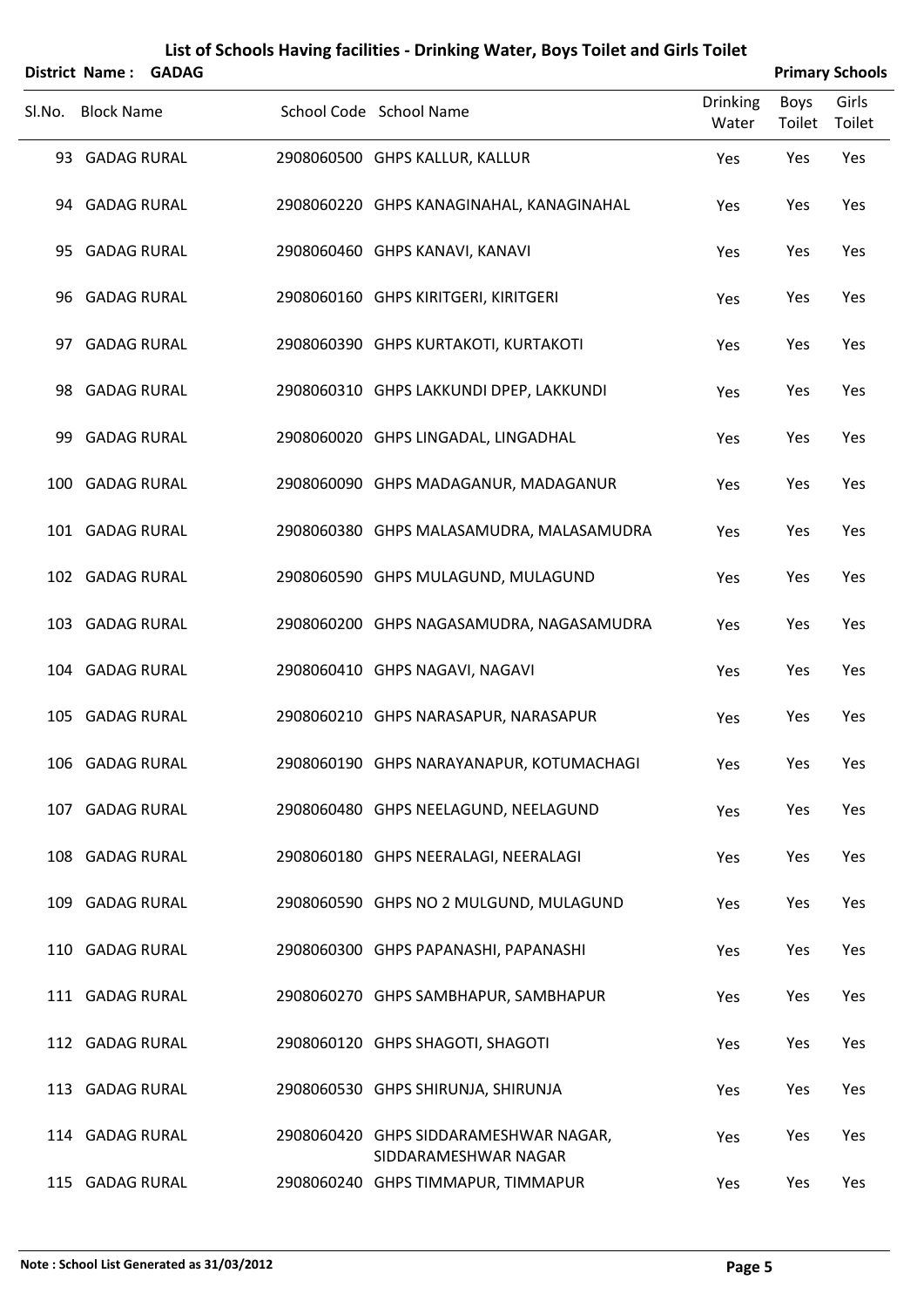|        | District Name:     | <b>GADAG</b> |                                                          |                   |                | <b>Primary Schools</b> |
|--------|--------------------|--------------|----------------------------------------------------------|-------------------|----------------|------------------------|
| SI.No. | <b>Block Name</b>  |              | School Code School Name                                  | Drinking<br>Water | Boys<br>Toilet | Girls<br>Toilet        |
|        | 116 GADAG RURAL    |              | 2908060080 GHPS VENKATAPUR H.S., VENKATAPUR (H.S)        | Yes               | Yes            | Yes                    |
|        | 117 GADAG RURAL    |              | 2908060550 GHPS YALISHIRUR, YALISHIRUR                   | Yes               | Yes            | Yes                    |
|        | 118 GADAG RURAL    |              | 2908060070 GHPUS HOMBAL, HOMBAL                          | Yes               | Yes            | Yes                    |
|        | 119 GADAG RURAL    |              | 2908060380 GHPUS MALASAMUDRA, MALASAMUDRA                | Yes               | Yes            | Yes                    |
|        | 120 GADAG RURAL    |              | 2908060590 GHPUS MULGUND, MULAGUND                       | Yes               | Yes            | Yes                    |
|        | 121 GADAG RURAL    |              | 2908060260 GLPS ADAVISOMAPUR(S.T), ADAVISOMAPUR          | Yes               | Yes            | Yes                    |
|        | 122 GADAG RURAL    |              | 2908060590 GLPS BASAPUR, MULAGUND                        | Yes               | Yes            | Yes                    |
|        | 123 GADAG RURAL    |              | 2908060340 GLPS BINKADAKATTI, BINKADAKATTI               | Yes               | Yes            | Yes                    |
|        | 124 GADAG RURAL    |              | 2908060140 GLPS CHIKKOPPA, CHIKKOPPA                     | Yes               | Yes            | Yes                    |
|        | 125 GADAG RURAL    |              | 2908060590 GLPS D.M.PAHAD, MULAGUND                      | Yes               | Yes            | Yes                    |
|        | 126 GADAG RURAL    |              | 2908060230 GLPS HARALAPUR, HARLAPUR                      | Yes               | Yes            | Yes                    |
|        | 127 GADAG RURAL    |              | 2908060070 GLPS HOMBAL, HOMBAL                           | Yes               | Yes            | Yes                    |
|        | 128 GADAG RURAL    |              | 2908060330 GLPS HULKOTI (KRISHNA COLNY), HULKOTI         | Yes               | Yes            | Yes                    |
|        | 129 GADAG RURAL    |              | 2908060330 GLPS HULKOTI (MILL), HULKOTI                  | Yes               | Yes            | Yes                    |
|        | 130 GADAG RURAL    |              | 2908060040 GLPS JANATA COLONY KADADI, KADADI             | Yes               | Yes            | Yes                    |
|        | 131 GADAG RURAL    |              | 2908060220 GLPS KANAGINAHAL, KANAGINAHAL                 | Yes               | Yes            | Yes                    |
|        | 132 GADAG RURAL    |              | 2908060460 GLPS KANAVI, KANAVI                           | Yes               | Yes            | Yes                    |
|        | 133 GADAG RURAL    |              | 2908060190 GLPS KOTUMACHAGI, KOTUMACHAGI                 | Yes               | Yes            | Yes                    |
|        | 134 GADAG RURAL    |              | 2908060390 GLPS KURTAKOTI, KURTAKOTI                     | Yes               | Yes            | Yes                    |
|        | 135 GADAG RURAL    |              | 2908060580 GLPS MAHALINGESHWARPUR,<br>MAHALINGESHWARAPUR | Yes               | Yes            | Yes                    |
|        | 136 GADAG RURAL    |              | 2908060070 GLPS NAGARAKANNAMMA HOMBAL,<br><b>HOMBAL</b>  | Yes               | Yes            | Yes                    |
| 137    | <b>GADAG RURAL</b> |              | 2908060410 GLPS NAGAVI( N.C), NAGAVI                     | Yes               | Yes            | Yes                    |
|        | 138 GADAG RURAL    |              | 2908060210 GLPS NARASAPUR(A.C), NARASAPUR                | Yes               | Yes            | Yes                    |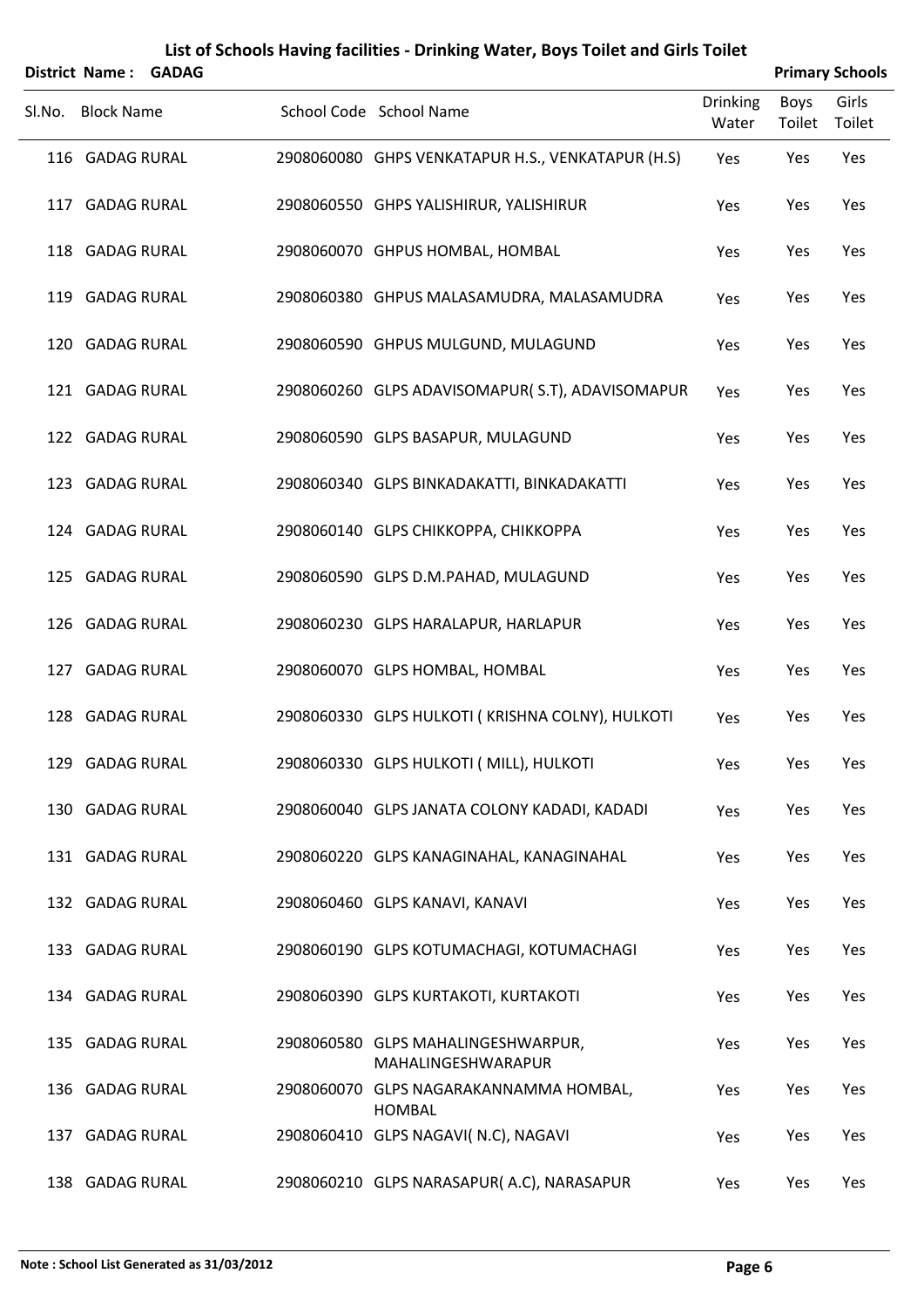|     | <b>District Name:</b> | <b>GADAG</b> |                                                      |                          |                | <b>Primary Schools</b> |
|-----|-----------------------|--------------|------------------------------------------------------|--------------------------|----------------|------------------------|
|     | Sl.No. Block Name     |              | School Code School Name                              | <b>Drinking</b><br>Water | Boys<br>Toilet | Girls<br>Toilet        |
|     | 139 GADAG RURAL       |              | 2908060480 GLPS NEELAGUND, NEELAGUND                 | Yes                      | Yes            | Yes                    |
|     | 140 GADAG RURAL       |              | 2908060370 GLPS PANDURANGAPUR(KLT),<br>PANDURANGAPUR | Yes                      | Yes            | Yes                    |
|     | 141 GADAG RURAL       |              | 2908060290 GLPS PAPANASHITANDE, BALAJINAGAR          | Yes                      | Yes            | Yes                    |
|     | 142 GADAG RURAL       |              | 2908060520 GLPS SHIROL, SHIROL                       | Yes                      | Yes            | Yes                    |
|     | 143 GADAG RURAL       |              | 2908060530 GLPS SHIRUNJA (J.C), SHIRUNJA             | Yes                      | Yes            | Yes                    |
|     | 144 GADAG RURAL       |              | 2908060590 GLPS SITALAHARI, MULAGUND                 | Yes                      | Yes            | Yes                    |
|     | 145 GADAG RURAL       |              | 2908060591 GLPS VIDYANAGAR MULAGUND, MULAGUND        | Yes                      | Yes            | Yes                    |
|     | 146 GADAG RURAL       |              | 2908060550 GLPS YALISHIRUR( J.C), YALISHIRUR         | Yes                      | Yes            | Yes                    |
|     | 147 GADAG RURAL       |              | 2908060450 GLPSNABAPUR, NABHAPUR                     | Yes                      | Yes            | Yes                    |
|     | 148 GADAG RURAL       |              | 2908060100 GLPUS BELAHOD, BELHOD                     | Yes                      | Yes            | Yes                    |
| 149 | <b>GADAG RURAL</b>    |              | 2908060010 GLPUS BENTUR, BENTUR                      | Yes                      | Yes            | Yes                    |
|     | 150 GADAG RURAL       |              | 2908060110 GLPUS CHIKKAHANDIGOL, CHIKKAHANDIGOL      | Yes                      | Yes            | Yes                    |
|     | 151 GADAG RURAL       |              | 2908060060 GLPUS HUILGOL, HUILGOL                    | Yes                      | Yes            | Yes                    |
|     | 152 GADAG RURAL       |              | 2908060330 GLPUS HULKOTI, HULKOTI                    | Yes                      | Yes            | Yes                    |
|     | 153 GADAG RURAL       |              | 2908060360 GLPUS KALASAPUR, KALASAPUR                | Yes                      | Yes            | Yes                    |
|     | 154 GADAG RURAL       |              | 2908060220 GLPUS KANAGINAHAL, KANAGINAHAL            | Yes                      | Yes            | Yes                    |
|     | 155 GADAG RURAL       |              | 2908060190 GLPUS KOTUMACHAGI, KOTUMACHAGI            | Yes                      | Yes            | Yes                    |
|     | 156 GADAG RURAL       |              | 2908060390 GLPUS KURTAKOTI, KURTAKOTI                | Yes                      | Yes            | Yes                    |
|     | 157 GADAG RURAL       |              | 2908060310 GLPUS LAKKUNDI, LAKKUNDI                  | Yes                      | Yes            | Yes                    |
|     | 158 GADAG RURAL       |              | 2908060210 GLPUS NARASAPUR, NARASAPUR                | Yes                      | Yes            | Yes                    |
|     | 159 GADAG RURAL       |              | 2908060560 GLPUS SORATUR, SORATUR                    | Yes                      | Yes            | Yes                    |
|     | 160 GADAG RURAL       |              | 2908060070 GMPBS HOMBAL, HOMBAL                      | Yes                      | Yes            | Yes                    |
|     | 161 GADAG RURAL       |              | 2908060310 GMPBS LAKKUNDI, LAKKUNDI                  | Yes                      | Yes            | Yes                    |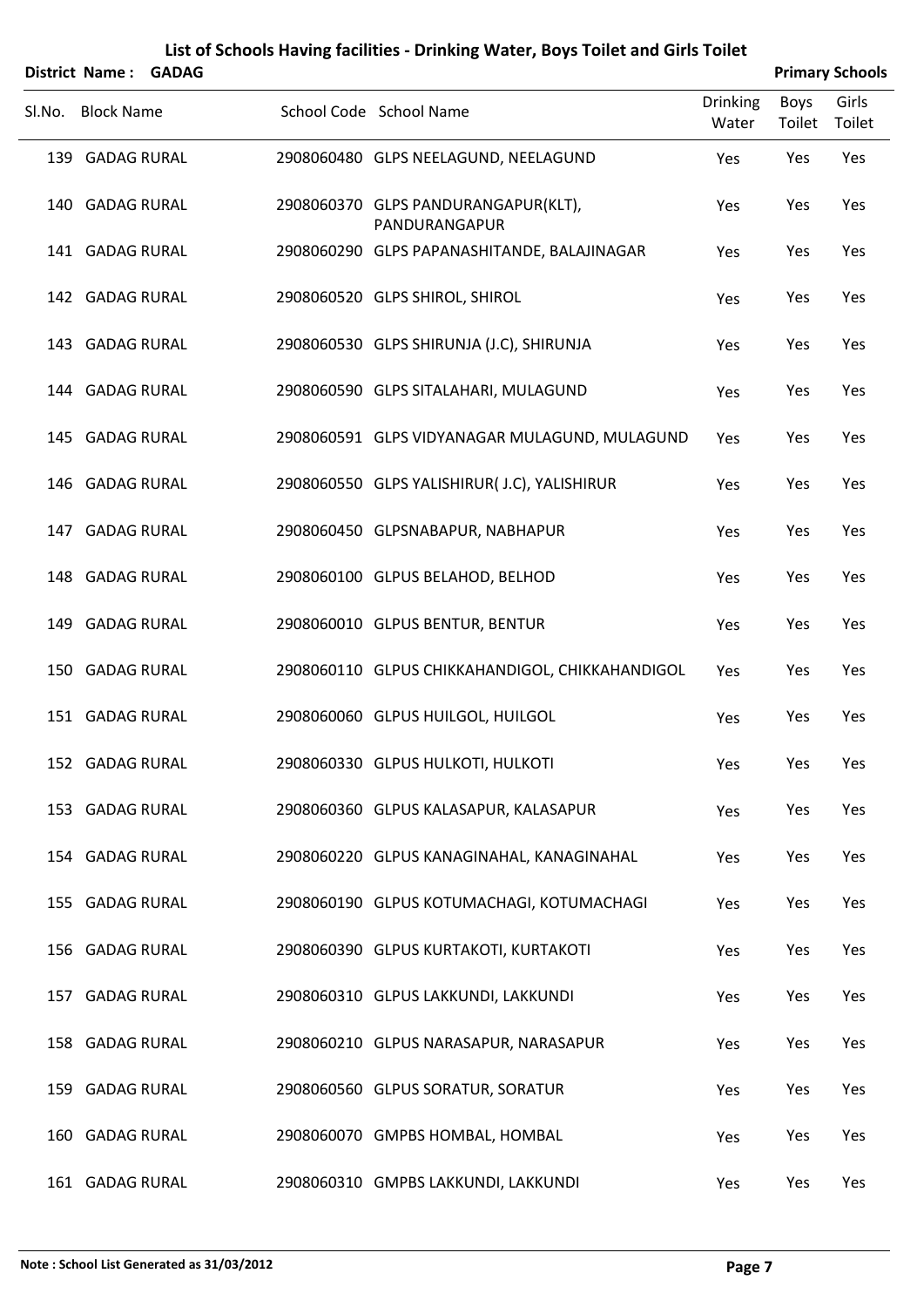|        | District Name:    | <b>GADAG</b> |                                                                  |                          | <b>Primary Schools</b> |                 |
|--------|-------------------|--------------|------------------------------------------------------------------|--------------------------|------------------------|-----------------|
| Sl.No. | <b>Block Name</b> |              | School Code School Name                                          | <b>Drinking</b><br>Water | Boys<br>Toilet         | Girls<br>Toilet |
|        | 162 GADAG RURAL   |              | 2908060590 GMPBS MULAGUND, MULAGUND                              | Yes                      | Yes                    | Yes             |
|        | 163 GADAG RURAL   |              | 2908060590 GMPGS MULGUND, MULAGUND                               | Yes                      | Yes                    | Yes             |
|        | 164 GADAG RURAL   |              | 2908060330 GMPKBS HULKOTI, HULKOTI                               | Yes                      | Yes                    | Yes             |
|        | 165 GADAG RURAL   |              | 2908060560 GMPKBS SORATUR, SORATUR                               | Yes                      | Yes                    | Yes             |
|        | 166 GADAG RURAL   |              | 2908060190 GMPS KOTUMACHAGI, KOTUMACHAGI                         | Yes                      | Yes                    | Yes             |
|        | 167 GADAG RURAL   |              | 2908060560 HPSSOTRUR DPEP, SORATUR                               | Yes                      | Yes                    | Yes             |
|        | 168 GADAG RURAL   |              | 2908060310 LPS LAKKUNDI, LAKKUNDI                                | Yes                      | Yes                    | Yes             |
|        | 169 MUNDARAGI     |              | 2908020554 ADARSHA VIDYALA (RMSA) MUNDARAGI,<br><b>MUNDARAGI</b> | Yes                      | Yes                    | Yes             |
| 170    | MUNDARAGI         |              | 2908020552 BSM GLPS HESARUR ROAD MUNDARAGI,<br><b>MUNDARAGI</b>  | Yes                      | Yes                    | Yes             |
|        | 171 MUNDARAGI     |              | 2908020290 GHPGS BAGEWADI, BAGEWADI                              | Yes                      | Yes                    | Yes             |
|        | 172 MUNDARAGI     |              | 2908020150 GHPGS DAMBAL, DAMBAL                                  | Yes                      | Yes                    | Yes             |
|        | 173 MUNDARAGI     |              | 2908020140 GHPGS DONI, DONI                                      | Yes                      | Yes                    | Yes             |
|        | 174 MUNDARAGI     |              | 2908020070 GHPGS HALLIKERI, HALLIKERI                            | Yes                      | Yes                    | Yes             |
|        | 175 MUNDARAGI     |              | 2908020520 GHPGS HAMMIGI, HAMMIGI                                | Yes                      | Yes                    | Yes             |
|        | 176 MUNDARAGI     |              | 2908020210 GHPGS HIREWADDATTI, HIREWADDATTI                      | Yes                      | Yes                    | Yes             |
|        | 177 MUNDARAGI     |              | 2908020310 GHPGS KALAKERI, KALKERI                               | Yes                      | Yes                    | Yes             |
|        | 178 MUNDARAGI     |              | 2908020550 GHPGS MUNDARAGI, MUNDARAGI                            | Yes                      | Yes                    | Yes             |
|        | 179 MUNDARAGI     |              | 2908020090 GHPGS PETAALUR, PETA ALUR                             | Yes                      | Yes                    | Yes             |
|        | 180 MUNDARAGI     |              | 2908020040 GHPGS SHIRUR, SHIRUR                                  | Yes                      | Yes                    | Yes             |
|        | 181 MUNDARAGI     |              | 2908020410 GHPS ASHAKIRAN(KAKKUR TANDE),<br>ASHAKIRAN            | Yes                      | Yes                    | Yes             |
|        | 182 MUNDARAGI     |              | 2908020120 GHPS ATTIKATTI, ATTIKATTI                             | Yes                      | Yes                    | Yes             |
|        | 183 MUNDARAGI     |              | 2908020290 GHPS BAGEWADI, BAGEWADI                               | Yes                      | Yes                    | Yes             |
|        | 184 MUNDARAGI     |              | 2908020190 GHPS BARADUR, BARADUR                                 | Yes                      | Yes                    | Yes             |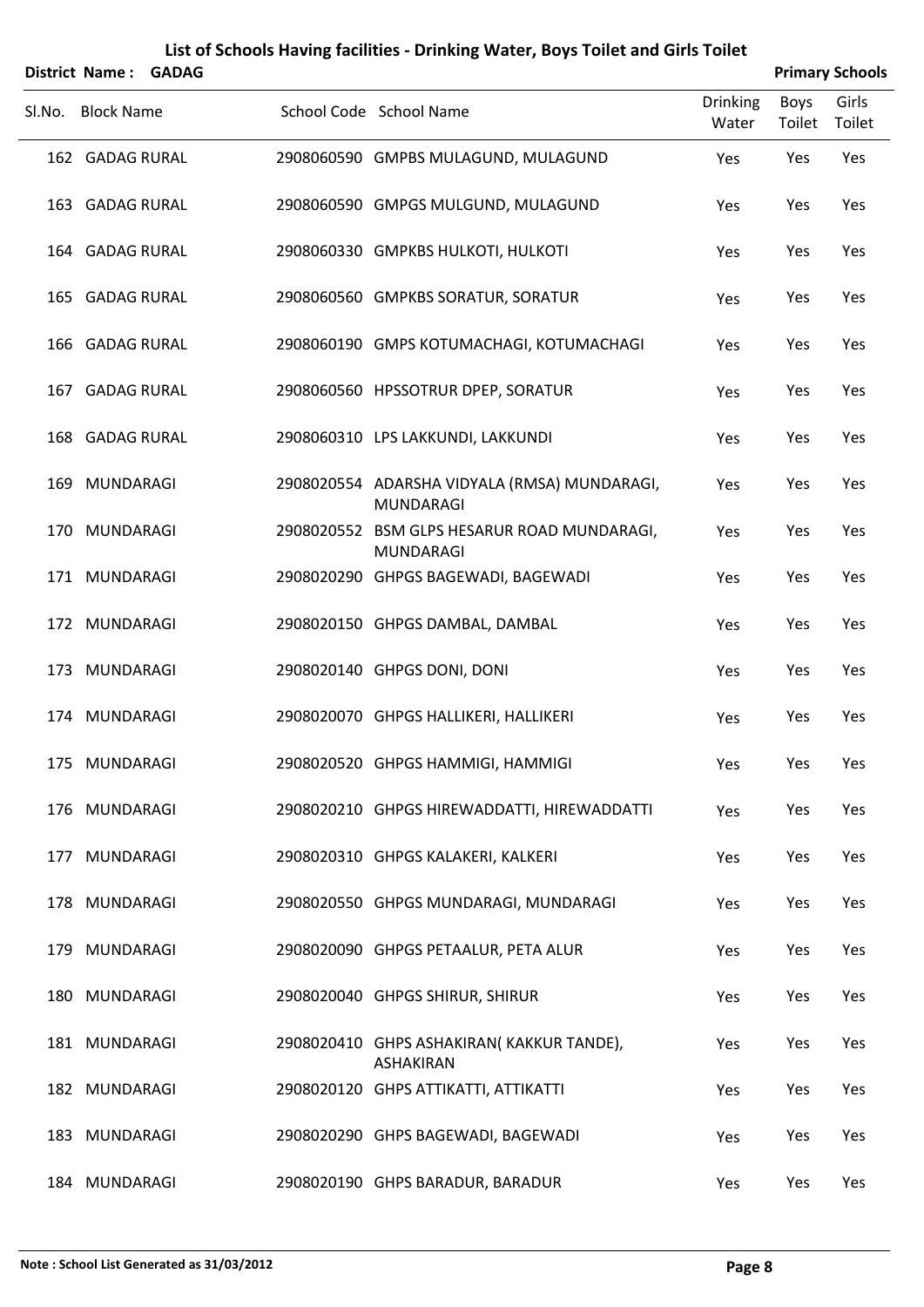| District Name: GADAG |  |                                                |                          |                | <b>Primary Schools</b> |
|----------------------|--|------------------------------------------------|--------------------------|----------------|------------------------|
| Sl.No. Block Name    |  | School Code School Name                        | <b>Drinking</b><br>Water | Boys<br>Toilet | Girls<br>Toilet        |
| 185 MUNDARAGI        |  | 2908020280 GHPS BASAPUR, BASAPUR               | Yes                      | Yes            | Yes                    |
| 186 MUNDARAGI        |  | 2908020390 GHPS BENNIHALLI, BENNIHALLI         | Yes                      | Yes            | Yes                    |
| 187 MUNDARAGI        |  | 2908020490 GHPS BIDARALLI, BIDARAHALLI         | Yes                      | Yes            | Yes                    |
| 188 MUNDARAGI        |  | 2908020380 GHPS BIDNAL, BIDNAL                 | Yes                      | Yes            | Yes                    |
| 189 MUNDARAGI        |  | 2908020330 GHPS BUDIHAL, BUDIHAL               | Yes                      | Yes            | Yes                    |
| 190 MUNDARAGI        |  | 2908020220 GHPS CHIKKAWADDATTI, CHIKKAWADDATTI | Yes                      | Yes            | Yes                    |
| 191 MUNDARAGI        |  | 2908020030 GHPS CHURCHIHAL, CHURCHIHAL         | Yes                      | Yes            | Yes                    |
| 192 MUNDARAGI        |  | 2908020110 GHPS DINDUR, DINDUR                 | Yes                      | Yes            | Yes                    |
| 193 MUNDARAGI        |  | 2908020140 GHPS DONI, DONI                     | Yes                      | Yes            | Yes                    |
| 194 MUNDARAGI        |  | 2908020150 GHPS DPEP DAMBAL, DAMBAL            | Yes                      | Yes            | Yes                    |
| 195 MUNDARAGI        |  | 2908020160 GHPS EKLASPUR, EKLASPUR             | Yes                      | Yes            | Yes                    |
| 196 MUNDARAGI        |  | 2908020450 GHPS GANGAPUR, GANGAPUR             | Yes                      | Yes            | Yes                    |
| 197 MUNDARAGI        |  | 2908020230 GHPS GUDDADBUDIHAL, GUDDADBUDIHAL   | Yes                      | Yes            | Yes                    |
| 198 MUNDARAGI        |  | 2908020510 GHPS GUMGOL, GUMGOL                 | Yes                      | Yes            | Yes                    |
| 199 MUNDARAGI        |  | 2908020170 GHPS HAITAPUR, HAITAPUR             | Yes                      | Yes            | Yes                    |
| 200 MUNDARAGI        |  | 2908020060 GHPS HALLIGUDI, HALLIGUDI           | Yes                      | Yes            | Yes                    |
| 201 MUNDARAGI        |  | 2908020070 GHPS HALLIKERI, HALLIKERI           | Yes                      | Yes            | Yes                    |
| 202 MUNDARAGI        |  | 2908020520 GHPS HAMMIGI, HAMMIGI               | Yes                      | Yes            | Yes                    |
| 203 MUNDARAGI        |  | 2908020270 GHPS HAROGERI, HAROGERI             | Yes                      | Yes            | Yes                    |
| 204 MUNDARAGI        |  | 2908020420 GHPS HESARUR, HESARUR               | Yes                      | Yes            | Yes                    |
| 205 MUNDARAGI        |  | 2908020540 GHPS HOSASHINGATALUR, SHINGATALUR   | Yes                      | Yes            | Yes                    |
| 206 MUNDARAGI        |  | 2908020460 GHPS JALAWADAGI, JALAWADAGI         | Yes                      | Yes            | Yes                    |
| 207 MUNDARAGI        |  | 2908020020 GHPS KADAMPUR, KADAMPUR             | Yes                      | Yes            | Yes                    |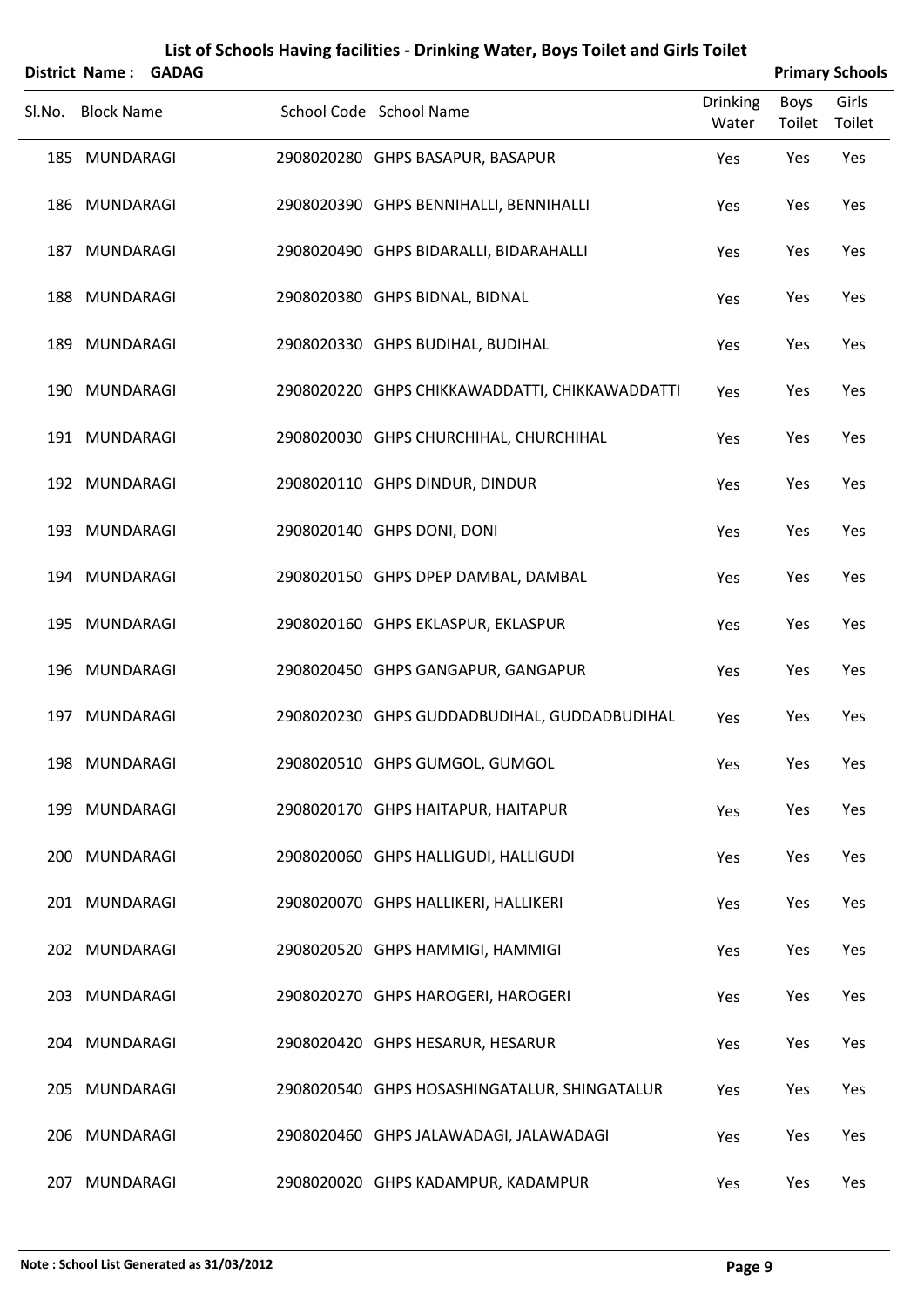|        | <b>District Name:</b> | <b>GADAG</b> |                                                                |                   |                       | <b>Primary Schools</b> |
|--------|-----------------------|--------------|----------------------------------------------------------------|-------------------|-----------------------|------------------------|
| Sl.No. | <b>Block Name</b>     |              | School Code School Name                                        | Drinking<br>Water | Boys<br>Toilet Toilet | Girls                  |
|        | 208 MUNDARAGI         |              | 2908020430 GHPS KAKKUR, KAKKUR                                 | Yes               | Yes                   | Yes                    |
|        | 209 MUNDARAGI         |              | 2908020130 GHPS KAPPATAGIRI(DONI T), KAPPATAGIRI               | Yes               | Yes                   | Yes                    |
|        | 210 MUNDARAGI         |              | 2908020260 GHPS KELUR, KELUR                                   | Yes               | Yes                   | Yes                    |
|        | 211 MUNDARAGI         |              | 2908020440 GHPS KORLHALLI, KORLHALLI                           | Yes               | Yes                   | Yes                    |
|        | 212 MUNDARAGI         |              | 2908020550 GHPS KOTEMUNDARAGI, MUNDARAGI                       | Yes               | Yes                   | Yes                    |
|        | 213 MUNDARAGI         |              | 2908020470 GHPS MALLIKARJUNAPURA,<br>MALLIKARJUNAPURA          | Yes               | Yes                   | Yes                    |
|        | 214 MUNDARAGI         |              | 2908020180 GHPS MEUNDI, MEUNDI                                 | Yes               | Yes                   | Yes                    |
|        | 215 MUNDARAGI         |              | 2908020320 GHPS MUKTUMPUR, MAKTUMPUR                           | Yes               | Yes                   | Yes                    |
|        | 216 MUNDARAGI         |              | 2908020550 GHPS MUNDARAGI (AD NAGAR),<br><b>MUNDARAGI</b>      | Yes               | Yes                   | Yes                    |
|        | 217 MUNDARAGI         |              | 2908020480 GHPS MUNDAWAD, MUNDAWAD                             | Yes               | Yes                   | Yes                    |
|        | 218 MUNDARAGI         |              | 2908020240 GHPS MURADI, MURADI                                 | Yes               | Yes                   | Yes                    |
|        | 219 MUNDARAGI         |              | 2908020300 GHPS MUSTIKOPPA, MUSTIKOPPA                         | Yes               | Yes                   | Yes                    |
|        | 220 MUNDARAGI         |              | 2908020400 GHPS NAGARAHALLI, NAGARAHALLI                       | Yes               | Yes                   | Yes                    |
|        | 221 MUNDARAGI         |              | 2908020150 GHPS RAMENAHALLI D.S(DAMBAL), DAMBAL                | Yes               | Yes                   | Yes                    |
|        | 222 MUNDARAGI         |              | 2908020550 GHPS RAMENAHALLI M.S(MUNDARAGI,<br><b>MUNDARAGI</b> | Yes               | Yes                   | Yes                    |
|        | 223 MUNDARAGI         |              | 2908020370 GHPS SEVALALNAGAR (BIDNAL TANDA),<br>SEVALALNAGAR   | Yes               | Yes                   | Yes                    |
|        | 224 MUNDARAGI         |              | 2908020530 GHPS SHEERNAHALLI, SHEERNAHALLI                     | Yes               | Yes                   | Yes                    |
|        | 225 MUNDARAGI         |              | 2908020540 GHPS SHINGATALUR, SHINGATALUR                       | Yes               | Yes                   | Yes                    |
|        | 226 MUNDARAGI         |              | 2908020551 GHPS SHIROL (MUNDARAGI), MUNDARAGI                  | Yes               | Yes                   | Yes                    |
| 227    | MUNDARAGI             |              | 2908020010 GHPS SHIVAJINAGAR(SHINGAT.KERI,<br>SHIVAJINAGAR     | Yes               | Yes                   | Yes                    |
|        | 228 MUNDARAGI         |              | 2908020200 GHPS TAMBRAGUNDI, TAMBRAGUNDI                       | Yes               | Yes                   | Yes                    |
|        | 229 MUNDARAGI         |              | 2908020080 GHPS VENKATAPUR, VENKATAPUR                         | Yes               | Yes                   | Yes                    |
|        | 230 MUNDARAGI         |              | 2908020360 GHPS VENKATESHNAGAR, VENKATESHNAGAR                 | Yes               | Yes                   | Yes                    |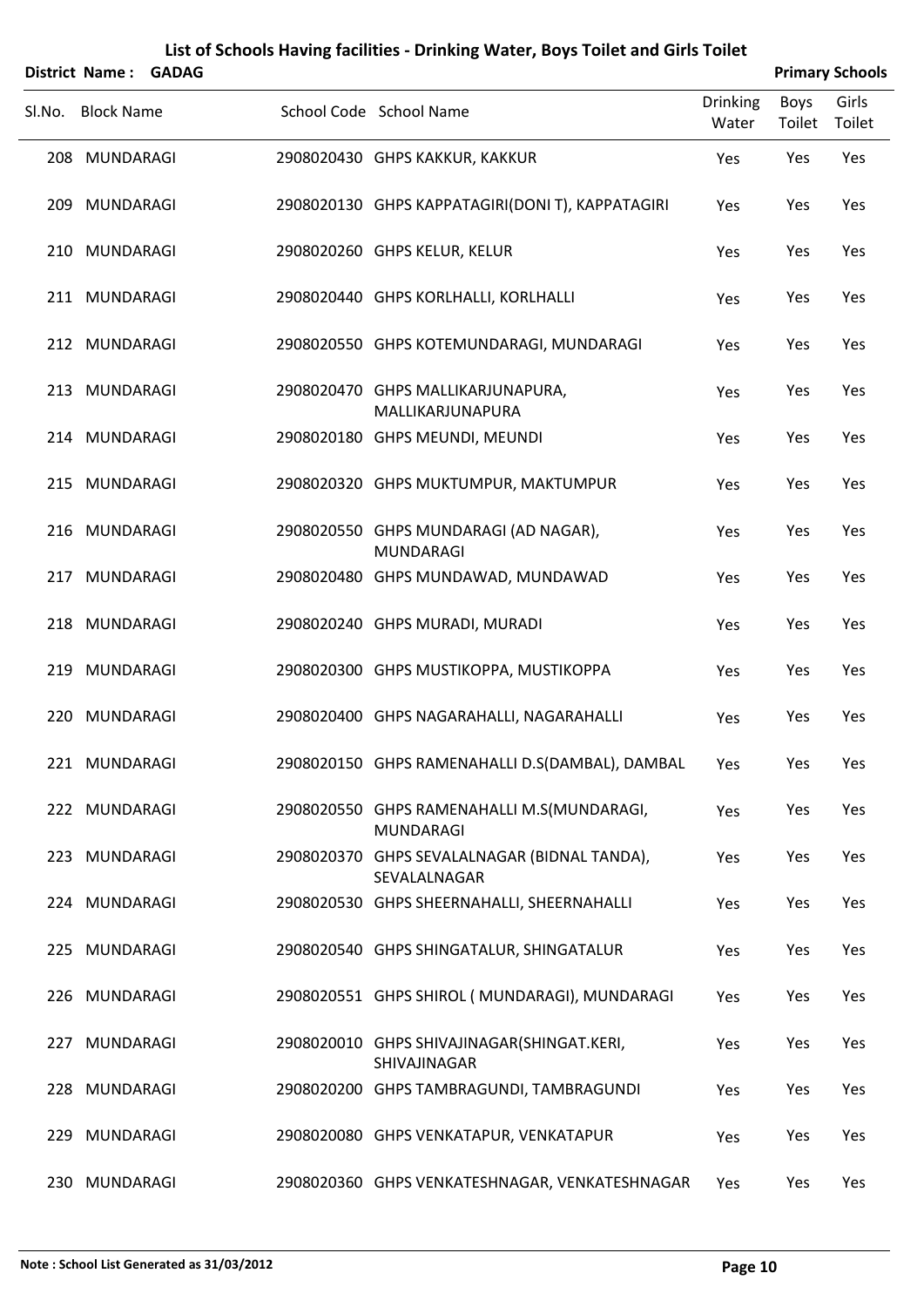|        | <b>District Name:</b> | <b>GADAG</b> |                                                             |                          |                       | <b>Primary Schools</b> |
|--------|-----------------------|--------------|-------------------------------------------------------------|--------------------------|-----------------------|------------------------|
| Sl.No. | <b>Block Name</b>     |              | School Code School Name                                     | <b>Drinking</b><br>Water | <b>Boys</b><br>Toilet | Girls<br>Toilet        |
|        | 231 MUNDARAGI         |              | 2908020500 GHPS VITHALAPUR, VITHALAPUR                      | Yes                      | Yes                   | Yes                    |
|        | 232 MUNDARAGI         |              | 2908020550 GHPUBS MUNDARAGI, MUNDARAGI                      | Yes                      | Yes                   | Yes                    |
|        | 233 MUNDARAGI         |              | 2908020550 GHPUGS MUNDARAGI, MUNDARAGI                      | Yes                      | Yes                   | Yes                    |
|        | 234 MUNDARAGI         |              | 2908020150 GHPUS DAMBAL, DAMBAL                             | Yes                      | Yes                   | Yes                    |
|        | 235 MUNDARAGI         |              | 2908020440 GHPUS KORLHALLI, KORLHALLI                       | Yes                      | Yes                   | Yes                    |
|        | 236 MUNDARAGI         |              | 2908020060 GLPGS HALLIGUDI, HALLIGUDI                       | Yes                      | Yes                   | Yes                    |
|        | 237 MUNDARAGI         |              | 2908020270 GLPGS HAROGERI, HAROGERI                         | Yes                      | Yes                   | Yes                    |
|        | 238 MUNDARAGI         |              | 2908020440 GLPGS KORLAHALLI, KORLHALLI                      | Yes                      | Yes                   | Yes                    |
|        | 239 MUNDARAGI         |              | 2908020540 GLPGS SHINGATALUR, SHINGATALUR                   | Yes                      | Yes                   | Yes                    |
|        | 240 MUNDARAGI         |              | 2908020180 GLPKGS MEUNDI, MEUNDI                            | Yes                      | Yes                   | Yes                    |
|        | 241 MUNDARAGI         |              | 2908020140 GLPS (DPEP) DONI, DONI                           | Yes                      | Yes                   | Yes                    |
|        | 242 MUNDARAGI         |              | 2908020550 GLPS BYALAWADAGI(MUNDARAGI),<br><b>MUNDARAGI</b> | Yes                      | Yes                   | Yes                    |
| 243    | MUNDARAGI             |              | 2908020210 GLPS HIREWADDATTI, HIREWADDATTI                  | Yes                      | Yes                   | Yes                    |
|        | 244 MUNDARAGI         |              | 2908020150 GLPS HOSUR DAMBAL, DAMBAL                        | Yes                      | Yes                   | Yes                    |
|        | 245 MUNDARAGI         |              | 2908020553 GLPS KOTE NO 2, MUNDARAGI                        | Yes                      | Yes                   | Yes                    |
|        | 246 MUNDARAGI         |              | 2908020250 GLPS MARUTINAGAR (MURADI T),<br>MARUTHINAGAR     | Yes                      | Yes                   | Yes                    |
|        | 247 MUNDARAGI         |              | 2908020150 GLPS NARAYANAPUR(DAMBAL), DAMBAL                 | Yes                      | Yes                   | Yes                    |
|        | 248 MUNDARAGI         |              | 2908020090 GLPS PETALUR(DPEP), PETA ALUR                    | Yes                      | Yes                   | Yes                    |
|        | 249 MUNDARAGI         |              | 2908020100 GLPS SHINGATARAYANAKERI,<br>SHINGATARAYANAKERI   | Yes                      | Yes                   | Yes                    |
|        | 250 MUNDARAGI         |              | 2908020550 GLPS SSP NAGAR MUNDARAGI, MUNDARAGI              | Yes                      | Yes                   | Yes                    |
|        | 251 MUNDARAGI         |              | 2908020520 GLPS TBN HAMMAGI, HAMMIGI                        | Yes                      | Yes                   | Yes                    |
|        | 252 MUNDARAGI         |              | 2908020340 GLPS TIPPAPUR, TIPPAPUR                          | Yes                      | Yes                   | Yes                    |
|        | 253 MUNDARAGI         |              | 2908020350 GLPS VIRUPAPUR, VIRUPAAPUR                       | Yes                      | Yes                   | Yes                    |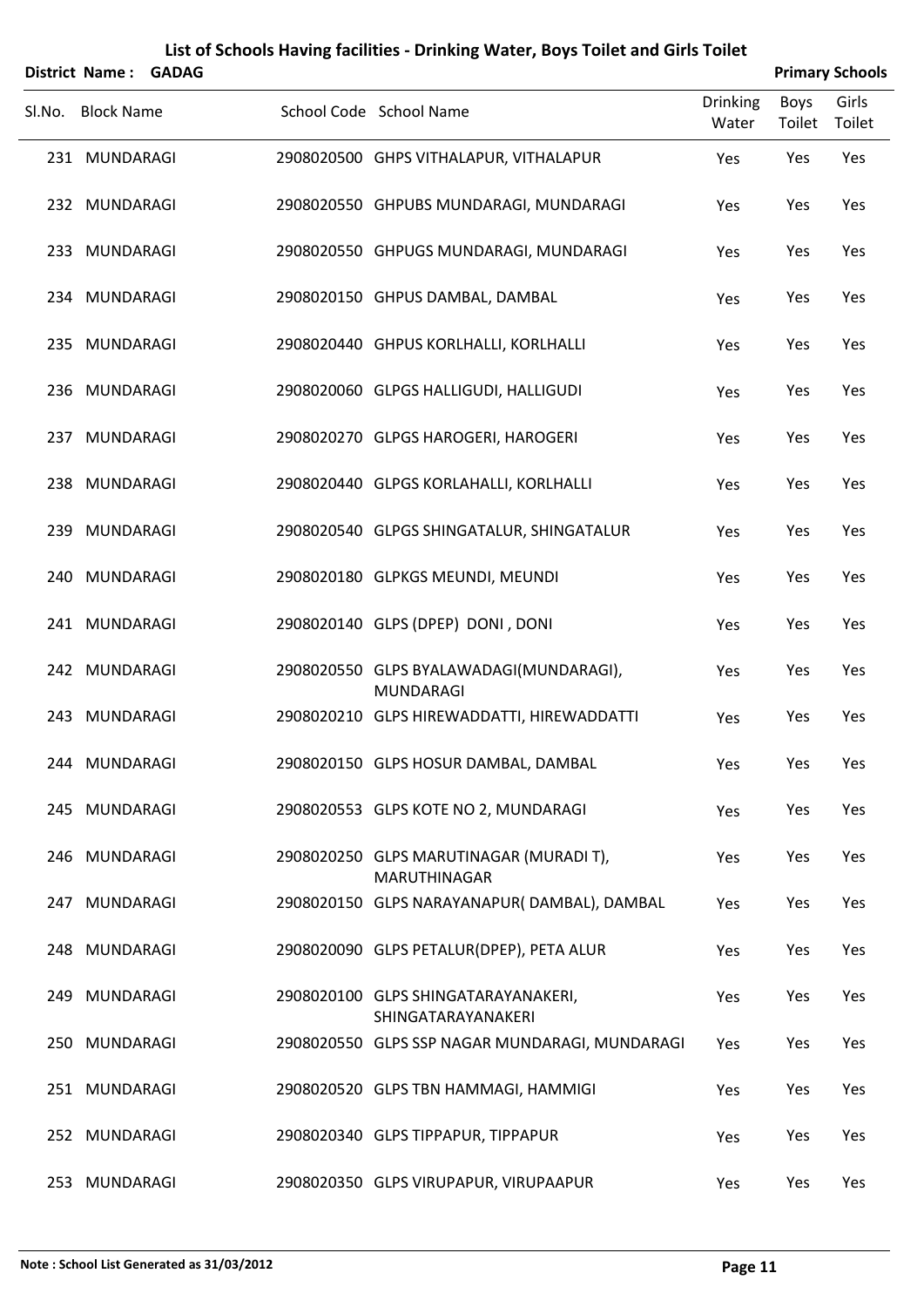|        | District Name: GADAG |  |                                                    |                          |                | <b>Primary Schools</b> |
|--------|----------------------|--|----------------------------------------------------|--------------------------|----------------|------------------------|
| Sl.No. | <b>Block Name</b>    |  | School Code School Name                            | <b>Drinking</b><br>Water | Boys<br>Toilet | Girls<br>Toilet        |
|        | 254 MUNDARAGI        |  | 2908020140 GLPUS DONI, DONI                        | Yes                      | Yes            | Yes                    |
|        | 255 MUNDARAGI        |  | 2908020160 GLPUS EKLASPUR, EKLASPUR                | Yes                      | Yes            | Yes                    |
|        | 256 MUNDARAGI        |  | 2908020520 GLPUS HAMMIGI, HAMMIGI                  | Yes                      | Yes            | Yes                    |
|        | 257 MUNDARAGI        |  | 2908020270 GLPUS HAROGERI, HAROGERI                | Yes                      | Yes            | Yes                    |
|        | 258 MUNDARAGI        |  | 2908020210 GLPUS HIREWADDATTI, HIREWADDATTI        | Yes                      | Yes            | Yes                    |
|        | 259 MUNDARAGI        |  | 2908020310 GLPUS KALAKERI, KALKERI                 | Yes                      | Yes            | Yes                    |
| 260    | MUNDARAGI            |  | 2908020090 GLPUS PETAALUR, PETA ALUR               | Yes                      | Yes            | Yes                    |
|        | 261 MUNDARAGI        |  | 2908020150 GMCS DAMBAL, DAMBAL                     | Yes                      | Yes            | Yes                    |
|        | 262 MUNDARAGI        |  | 2908020210 GMCS HIREWADDATTI, HIREWADDATTI         | Yes                      | Yes            | Yes                    |
|        | 263 MUNDARAGI        |  | 2908020050 GMCS JANTLI SHIRUR, JANTLI              | Yes                      | Yes            | Yes                    |
| 264    | MUNDARAGI            |  | 2908020310 GMCS KALAKERI, KALKERI                  | Yes                      | Yes            | Yes                    |
|        | 265 MUNDARAGI        |  | 2908020550 GMCS MUNDARAGI, MUNDARAGI               | Yes                      | Yes            | Yes                    |
|        | 266 MUNDARAGI        |  | 2908020090 GMCS PETA ALUR, PETA ALUR               | Yes                      | Yes            | Yes                    |
|        | 267 MUNDARAGI        |  | 2908020020 KGBV DAMBLA, KADAMPUR                   | Yes                      | Yes            | Yes                    |
|        | 268 NARAGUND         |  | 2908030060 GHPGS CHIKKANARAGUND,<br>CHIKKANARAGUND | Yes                      | Yes            | Yes                    |
|        | 269 NARAGUND         |  | 2908030190 GHPGS KONNUR, KONNUR                    | Yes                      | Yes            | Yes                    |
|        | 270 NARAGUND         |  | 2908030310 GHPGS NARAGUND, NARAGUND                | Yes                      | Yes            | Yes                    |
|        | 271 NARAGUND         |  | 2908030230 GHPGS SHIROL, SHIROL                    | Yes                      | Yes            | Yes                    |
|        | 272 NARAGUND         |  | 2908030050 GHPS ARASHINAGODI, ARISHINAGODI         | Yes                      | Yes            | Yes                    |
|        | 273 NARAGUND         |  | 2908030170 GHPS BELLERI, BELLERI                   | Yes                      | Yes            | Yes                    |
|        | 274 NARAGUND         |  | 2908030020 GHPS BENAKANAKOPPA, BENAKANAKOPPA       | Yes                      | Yes            | Yes                    |
|        | 275 NARAGUND         |  | 2908030270 GHPS BHAIRANAHATTI, BHAIRANA HATTI      | Yes                      | Yes            | Yes                    |
|        | 276 NARAGUND         |  | 2908030200 GHPS BUDIHAL, BUDIHAL                   | Yes                      | Yes            | Yes                    |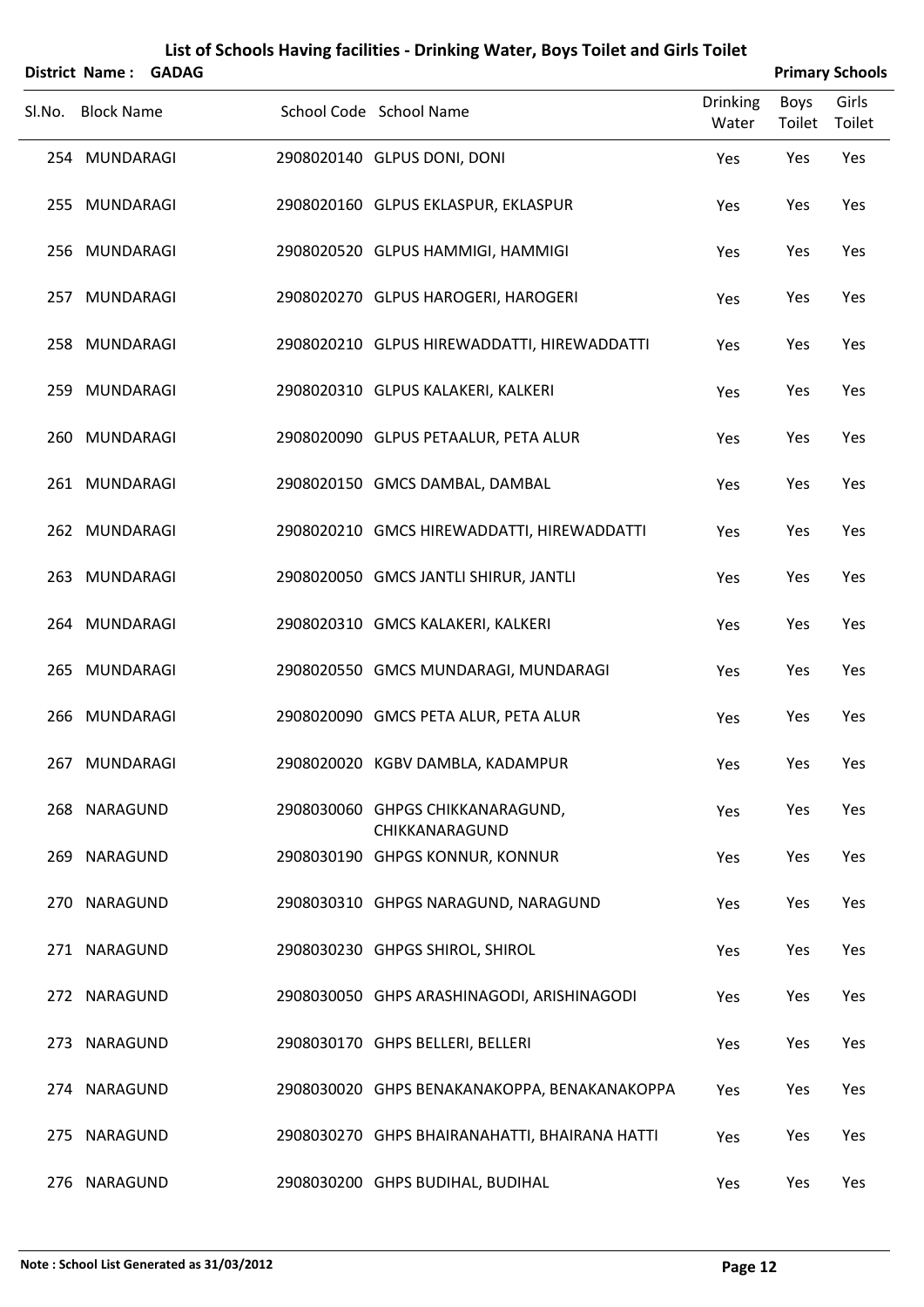|        | District Name: GADAG |  |                                                     |                          |                | <b>Primary Schools</b> |
|--------|----------------------|--|-----------------------------------------------------|--------------------------|----------------|------------------------|
| SI.No. | <b>Block Name</b>    |  | School Code School Name                             | <b>Drinking</b><br>Water | Boys<br>Toilet | Girls<br>Toilet        |
|        | 277 NARAGUND         |  | 2908030060 GHPS CHIKKANARAGUND,<br>CHIKKANARAGUND   | Yes                      | Yes            | Yes                    |
|        | 278 NARAGUND         |  | 2908030080 GHPS GURLAKATTI, GURLAKATTI              | Yes                      | Yes            | Yes                    |
|        | 279 NARAGUND         |  | 2908030040 GHPS HIREKOPPA, HIREKOPPA                | Yes                      | Yes            | Yes                    |
|        | 280 NARAGUND         |  | 2908030110 GHPS HUNASHIKATTI, HUNASHIKATTI          | Yes                      | Yes            | Yes                    |
|        | 281 NARAGUND         |  | 2908030090 GHPS JAGAPUR, JAGAPUR                    | Yes                      | Yes            | Yes                    |
|        | 282 NARAGUND         |  | 2908030220 GHPS KALLAPUR, KALLAPUR                  | Yes                      | Yes            | Yes                    |
|        | 283 NARAGUND         |  | 2908030070 GHPS KANAKIKOPPA, KANAKIKOPPA            | Yes                      | Yes            | Yes                    |
|        | 284 NARAGUND         |  | 2908030250 GHPS KHANAPUR, KHANAPUR                  | Yes                      | Yes            | Yes                    |
|        | 285 NARAGUND         |  | 2908030190 GHPS KONNUR (J.C), KONNUR                | Yes                      | Yes            | Yes                    |
|        | 286 NARAGUND         |  | 2908030150 GHPS KURLAGERI, KURLAGERI                | Yes                      | Yes            | Yes                    |
| 287    | NARAGUND             |  | 2908030030 GHPS KURUGOVINAKOPPA,<br>KURUGOVINAKOPPA | Yes                      | Yes            | Yes                    |
|        | 288 NARAGUND         |  | 2908030160 GHPS LAKAMAPUR, LAKHAMAPUR               | Yes                      | Yes            | Yes                    |
| 289    | NARAGUND             |  | 2908030280 GHPS MADAGUNAKI, MADAGUNAKI              | Yes                      | Yes            | Yes                    |
|        | 290 NARAGUND         |  | 2908030130 GHPS MUGANUR, MUGANUR                    | Yes                      | Yes            | Yes                    |
|        | 291 NARAGUND         |  | 2908030310 GHPS NO 3 NARAGUND, NARAGUND             | Yes                      | Yes            | Yes                    |
|        | 292 NARAGUND         |  | 2908030310 GHPS NO 4 NARAGUND, NARAGUND             | Yes                      | Yes            | Yes                    |
|        | 293 NARAGUND         |  | 2908030310 GHPS NO 5 NARAGUND, NARAGUND             | Yes                      | Yes            | Yes                    |
|        | 294 NARAGUND         |  | 2908030240 GHPS RADDERNAGANUR, RADDER NAGANUR       | Yes                      | Yes            | Yes                    |
|        | 295 NARAGUND         |  | 2908030010 GHPS SANKADAL, SANKADAL                  | Yes                      | Yes            | Yes                    |
|        | 296 NARAGUND         |  | 2908030100 GHPS SIDDAPUR, SIDDAPUR                  | Yes                      | Yes            | Yes                    |
|        | 297 NARAGUND         |  | 2908030300 GHPS SURKOD, SURKOD                      | Yes                      | Yes            | Yes                    |
|        | 298 NARAGUND         |  | 2908030180 GHPS VASAN, VASAN                        | Yes                      | Yes            | Yes                    |
| 299    | NARAGUND             |  | 2908030190 GHPUS KONNUR, KONNUR                     | Yes                      | Yes            | Yes                    |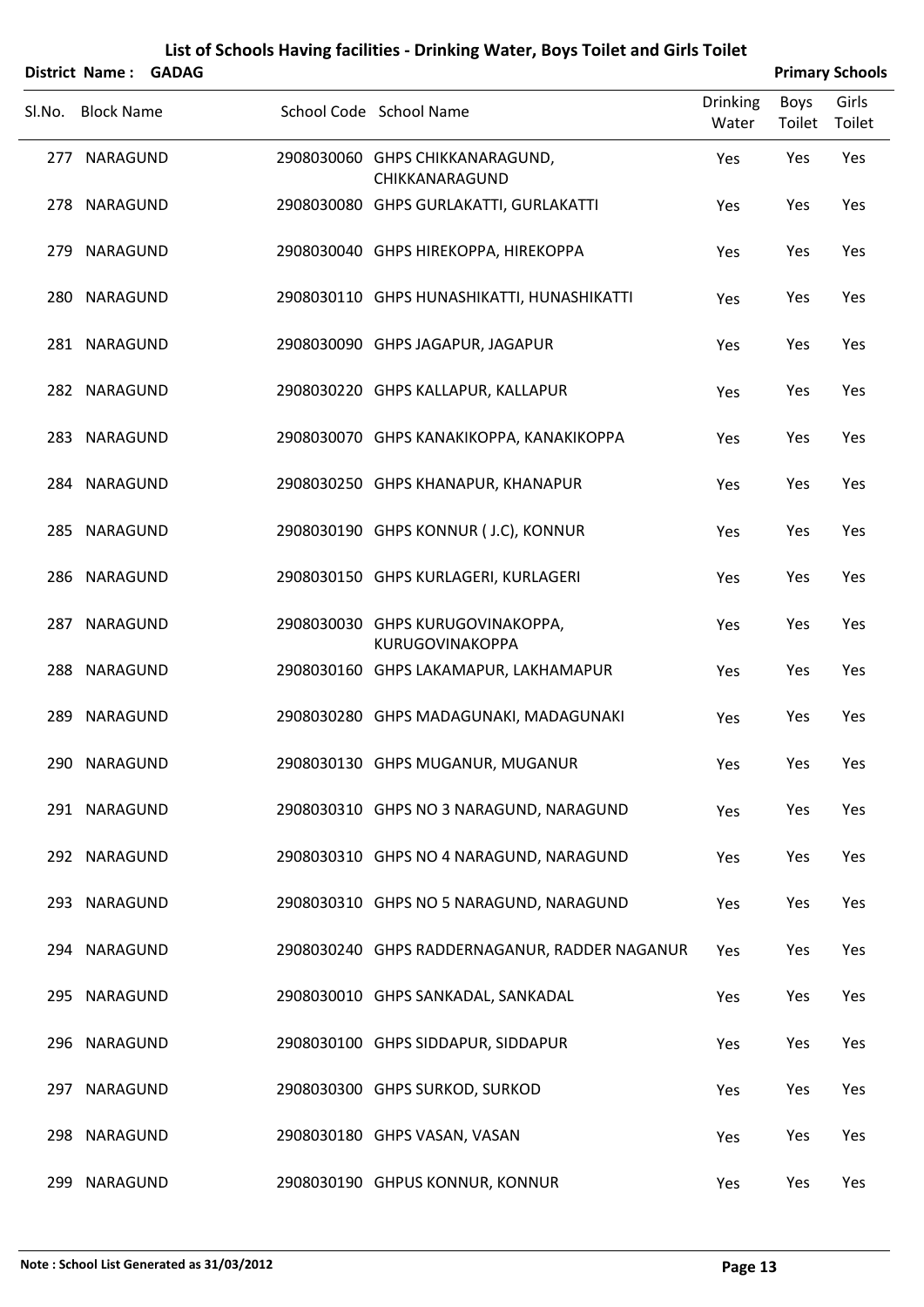|        |                       |              | List of Schools Having facilities - Drinking Water, Boys Toilet and Girls Toilet |                          |                |                        |
|--------|-----------------------|--------------|----------------------------------------------------------------------------------|--------------------------|----------------|------------------------|
|        | <b>District Name:</b> | <b>GADAG</b> |                                                                                  |                          |                | <b>Primary Schools</b> |
| SI.No. | <b>Block Name</b>     |              | School Code School Name                                                          | <b>Drinking</b><br>Water | Boys<br>Toilet | Girls<br>Toilet        |
| 300    | NARAGUND              |              | 2908030310 GHPUS NARAGUND, NARAGUND                                              | Yes                      | Yes            | Yes                    |
|        | 301 NARAGUND          |              | 2908030310 GHPUS NO.2 NARAGUND, NARAGUND                                         | Yes                      | Yes            | Yes                    |
|        | 302 NARAGUND          |              | 2908030230 GHPUS SHIROL, SHIROL                                                  | Yes                      | Yes            | Yes                    |
|        | 303 NARAGUND          |              | 2908030300 GHPUS SURKOD, SURKOD                                                  | Yes                      | Yes            | Yes                    |
|        | 304 NARAGUND          |              | 2908030270 GLPS BANDEMMANAGAR, BHAIRANA HATTI                                    | Yes                      | Yes            | Yes                    |
|        | 305 NARAGUND          |              | 2908030060 GLPS CHIKKANARAGUND MADDI,<br>CHIKKANARAGUND                          | Yes                      | Yes            | Yes                    |
|        | 306 NARAGUND          |              | 2908030260 GLPS GANGAPUR, GANGAPUR                                               | Yes                      | Yes            | Yes                    |
|        | 307 NARAGUND          |              | 2908030290 GLPS HADALI, HADALI                                                   | Yes                      | Yes            | Yes                    |
| 308    | NARAGUND              |              | 2908030040 GLPS HIREKOPPA, HIREKOPPA                                             | Yes                      | Yes            | Yes                    |
| 309    | NARAGUND              |              | 2908030090 GLPS JAGAPUR PLOT, JAGAPUR                                            | Yes                      | Yes            | Yes                    |
| 310    | NARAGUND              |              | 2908030210 GLPS KAPPALI, KAPPALI                                                 | Yes                      | Yes            | Yes                    |
|        | 311 NARAGUND          |              | 2908030311 GLPS NARAGUND NO 7, NARAGUND                                          | Yes                      | Yes            | Yes                    |
|        | 312 NARAGUND          |              | 2908030310 GLPS NO 6 NARAGUND, NARAGUND                                          | Yes                      | Yes            | Yes                    |
|        | 313 NARAGUND          |              | 2908030230 GLPS SHIROL, SHIROL                                                   | Yes                      | Yes            | Yes                    |
|        | 314 NARAGUND          |              | 2908030010 GLPUS SANKADAL, SANKADAL                                              | Yes                      | Yes            | Yes                    |
|        | 315 NARAGUND          |              | 2908030120 GMCS KALAKERI, KALAKERI                                               | Yes                      | Yes            | Yes                    |
|        | 316 NARAGUND          |              | 2908030140 GMPS BANAHATTI, BANAHATTI                                             | Yes                      | Yes            | Yes                    |
|        | 317 NARAGUND          |              | 2908030290 GMPS HADALI, HADALI                                                   | Yes                      | Yes            | Yes                    |
|        | 318 NARAGUND          |              | 2908030190 GMPS KONNUR, KONNUR                                                   | Yes                      | Yes            | Yes                    |
|        | 319 NARAGUND          |              | 2908030310 GMPS NO 1 NARAGUND, NARAGUND                                          | Yes                      | Yes            | Yes                    |
|        | 320 NARAGUND          |              | 2908030310 GMPS NO 2 NARAGUND, NARAGUND                                          | Yes                      | Yes            | Yes                    |
|        | 321 NARAGUND          |              | 2908030230 GMPS SHIROL, SHIROL                                                   | Yes                      | Yes            | Yes                    |
|        | 322 RON               |              | 2908040993 ADARSHA VIDYALAYA RMSA GAJENDRAGAD,<br>GAJENDRAGAD                    | Yes                      | Yes            | Yes                    |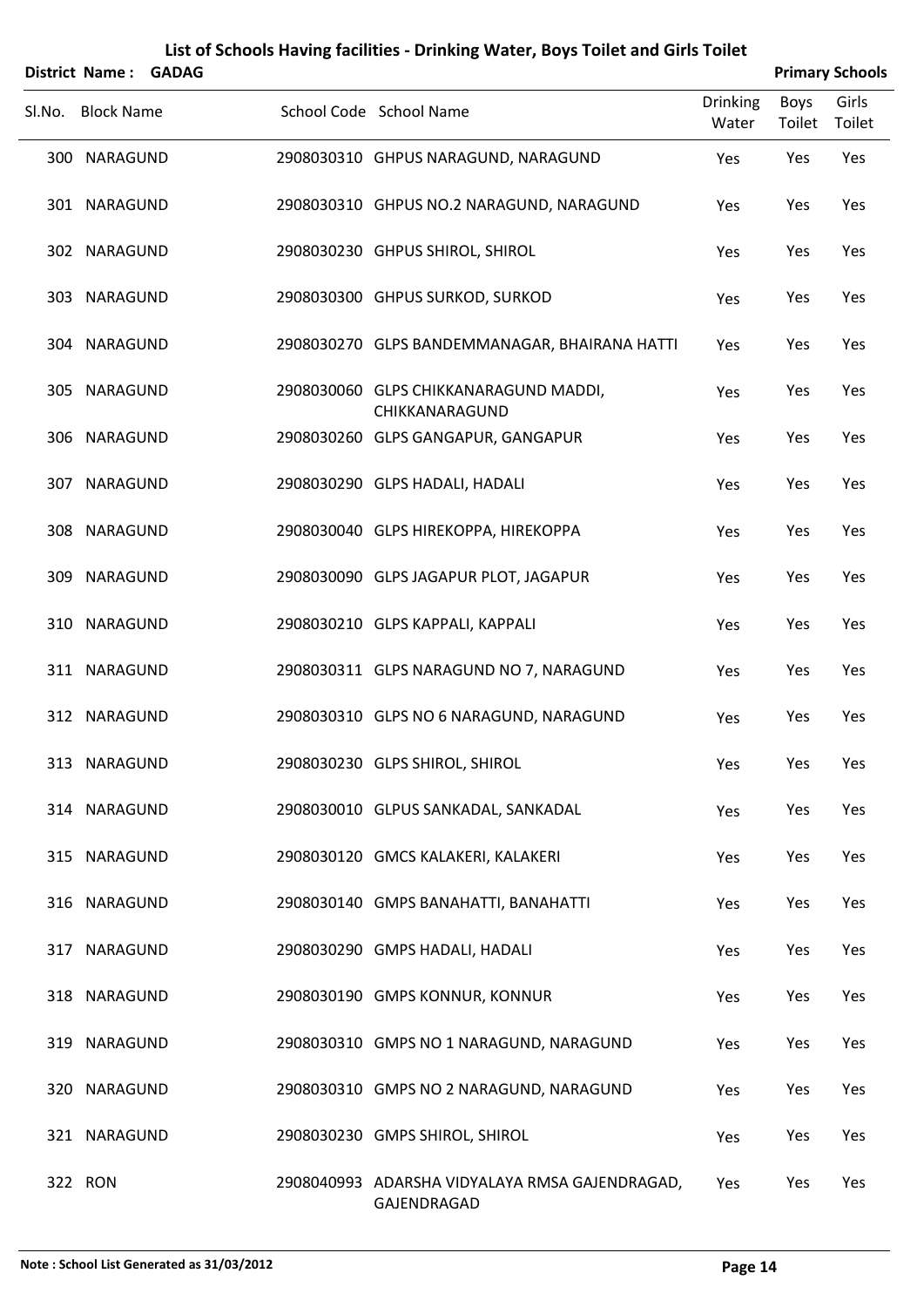| District Name: GADAG |  |                                                          |                   |                | <b>Primary Schools</b> |
|----------------------|--|----------------------------------------------------------|-------------------|----------------|------------------------|
| Sl.No. Block Name    |  | School Code School Name                                  | Drinking<br>Water | Boys<br>Toilet | Girls<br>Toilet        |
| 323 RON              |  | 2908040690 GHPGS ABBIGERI, ABBIGERI                      | Yes               | Yes            | Yes                    |
| 324 RON              |  | 2908040310 GHPGS HIREHAL, HIREHAL                        | Yes               | Yes            | Yes                    |
| 325 RON              |  | 2908040300 GHPGS MADALAGERI, MADALAGERI                  | Yes               | Yes            | Yes                    |
| 326 RON              |  | 2908041000 GHPGS NAREGAL, NAREGAL                        | Yes               | Yes            | Yes                    |
| 327 RON              |  | 2908040740 GHPGS NIDAGUNDI, NIDAGUNDI                    | Yes               | Yes            | Yes                    |
| 328 RON              |  | 2908040570 GHPGS SAVADI, SAVADI                          | Yes               | Yes            | Yes                    |
| 329 RON              |  | 2908040630 GHPGS SUDI, SUDI                              | Yes               | Yes            | Yes                    |
| 330 RON              |  | 2908040220 GHPGS YAVAGAL, YAVAGAL                        | Yes               | Yes            | Yes                    |
| 331 RON              |  | 2908040240 GHPKGS BELAVANAKI, BELAVANAKI                 | Yes               | Yes            | Yes                    |
| 332 RON              |  | 2908040750 GHPKGS HALAKERI, HALAKERI                     | Yes               | Yes            | Yes                    |
| 333 RON              |  | 2908040060 GHPKGS HOLEALUR, HOLEALUR                     | Yes               | Yes            | Yes                    |
| 334 RON              |  | 2908040700 GHPKGS JAKKALI, JAKKALI                       | Yes               | Yes            | Yes                    |
| 335 RON              |  | 2908040980 GHPKGS RON, RON                               | Yes               | Yes            | Yes                    |
| 336 RON              |  | 2908040640 GHPS HADAGALI-S-DAMBAL, HADAGALI-S-<br>DAMBAL | Yes               | Yes            | Yes                    |
| 337 RON              |  | 2908040770 GHPS AMARAGATTI, AMARAGATTI                   | Yes               | Yes            | Yes                    |
| 338 RON              |  | 2908040530 GHPS ARAHUNASI, ARAHUNASI                     | Yes               | Yes            | Yes                    |
| 339 RON              |  | 2908040160 GHPS ASUTI, ASUTI                             | Yes               | Yes            | Yes                    |
| 340 RON              |  | 2908040870 GHPS BAIRAPUR, RAJUR                          | Yes               | Yes            | Yes                    |
| 341 RON              |  | 2908040320 GHPS BALAGOD, BALAGOD                         | Yes               | Yes            | Yes                    |
| 342 RON              |  | 2908040550 GHPS BASALAPUR, BHASALAPUR                    | Yes               | Yes            | Yes                    |
| 343 RON              |  | 2908040840 GHPS BENACHAMATTI, BENACHAMATTI               | Yes               | Yes            | Yes                    |
| 344 RON              |  | 2908040120 GHPS BENAHAL, BENAHAL                         | Yes               | Yes            | Yes                    |
| 345 RON              |  | 2908040620 GHPS BEVINAKATTI, BEVINAKATTI                 | Yes               | Yes            | Yes                    |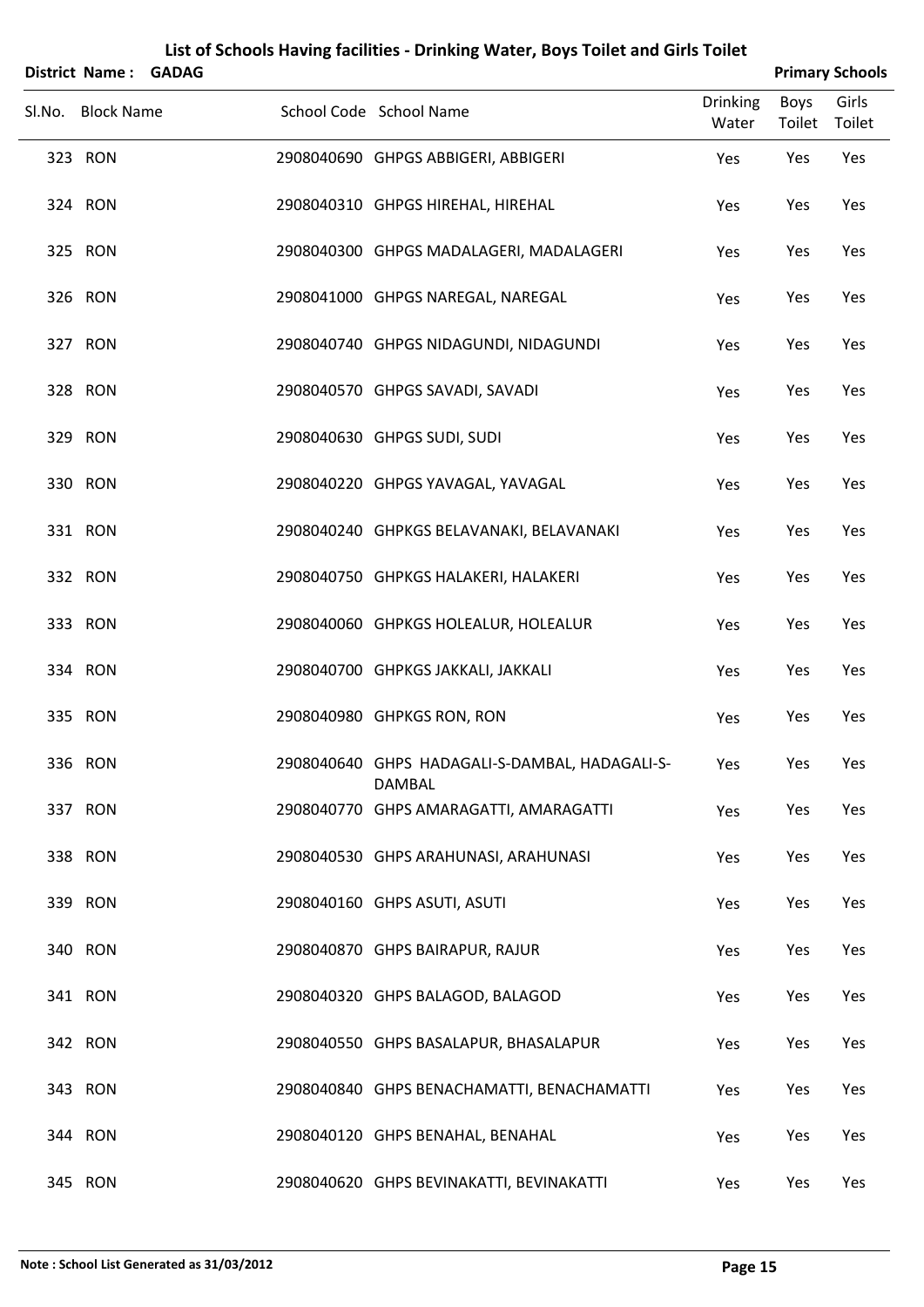| District Name: GADAG |  |                                               |                          |                | <b>Primary Schools</b> |
|----------------------|--|-----------------------------------------------|--------------------------|----------------|------------------------|
| Sl.No. Block Name    |  | School Code School Name                       | <b>Drinking</b><br>Water | Boys<br>Toilet | Girls<br>Toilet        |
| 346 RON              |  | 2908040190 GHPS BHOPALAPUR, BHOPALAPUR        | Yes                      | Yes            | Yes                    |
| 347 RON              |  | 2908040340 GHPS BOMMASAGAR, BOMMASAGAR        | Yes                      | Yes            | Yes                    |
| 348 RON              |  | 2908040100 GHPS B-S-BELLERI, B-S-BELLERI      | Yes                      | Yes            | Yes                    |
| 349 RON              |  | 2908040710 GHPS BUDIHAL, BUDIHAL              | Yes                      | Yes            | Yes                    |
| 350 RON              |  | 2908040390 GHPS CHIKKAALAGUNDI, CHICKALAGUNDI | Yes                      | Yes            | Yes                    |
| 351 RON              |  | 2908040560 GHPS CHIKKAMANNUR, CHIKKMANNUR     | Yes                      | Yes            | Yes                    |
| 352 RON              |  | 2908040930 GHPS CHILZERI, CHILZERI            | Yes                      | Yes            | Yes                    |
| 353 RON              |  | 2908040860 GHPS DINDUR, DINDUR                | Yes                      | Yes            | Yes                    |
| 354 RON              |  | 2908040500 GHPS DPEP KOTABAL, KOTABAL         | Yes                      | Yes            | Yes                    |
| 355 RON              |  | 2908040350 GHPS DPEP SHANTAGIRI, SHANTAGIRI   | Yes                      | Yes            | Yes                    |
| 356 RON              |  | 2908040050 GHPS GADAGOLI, GADGOLI             | Yes                      | Yes            | Yes                    |
| 357 RON              |  | 2908040900 GHPS GOGERI, GOGERI                | Yes                      | Yes            | Yes                    |
| 358 RON              |  | 2908040650 GHPS GUJAMAGADI, GUJAMAGADI        | Yes                      | Yes            | Yes                    |
| 359 RON              |  | 2908040400 GHPS GULAGULI, GULAGULI            | Yes                      | Yes            | Yes                    |
| 360 RON              |  | 2908040020 GHPS GULAGUNDI, GULGUNDI           | Yes                      | Yes            | Yes                    |
| 361 RON              |  | 2908040750 GHPS HALAKERI, HALAKERI            | Yes                      | Yes            | Yes                    |
| 362 RON              |  | 2908040410 GHPS HIREALAGUNDI, HIREALAGUNDI    | Yes                      | Yes            | Yes                    |
| 363 RON              |  | 2908040970 GHPS HIREKOPPA, HIREKOPPA          | Yes                      | Yes            | Yes                    |
| 364 RON              |  | 2908040540 GHPS HIREMANNUR, HIREMANNUR        | Yes                      | Yes            | Yes                    |
| 365 RON              |  | 2908040090 GHPS HOLEHADAGALI, HOLE HADAGALI   | Yes                      | Yes            | Yes                    |
| 366 RON              |  | 2908040040 GHPS HOLEMANNUR, HOLE MANNUR       | Yes                      | Yes            | Yes                    |
| 367 RON              |  | 2908040270 GHPS HONNAPUR, HONNAPUR            | Yes                      | Yes            | Yes                    |
| 368 RON              |  | 2908040470 GHPS HONNIGANUR, HONNIGANUR        | Yes                      | Yes            | Yes                    |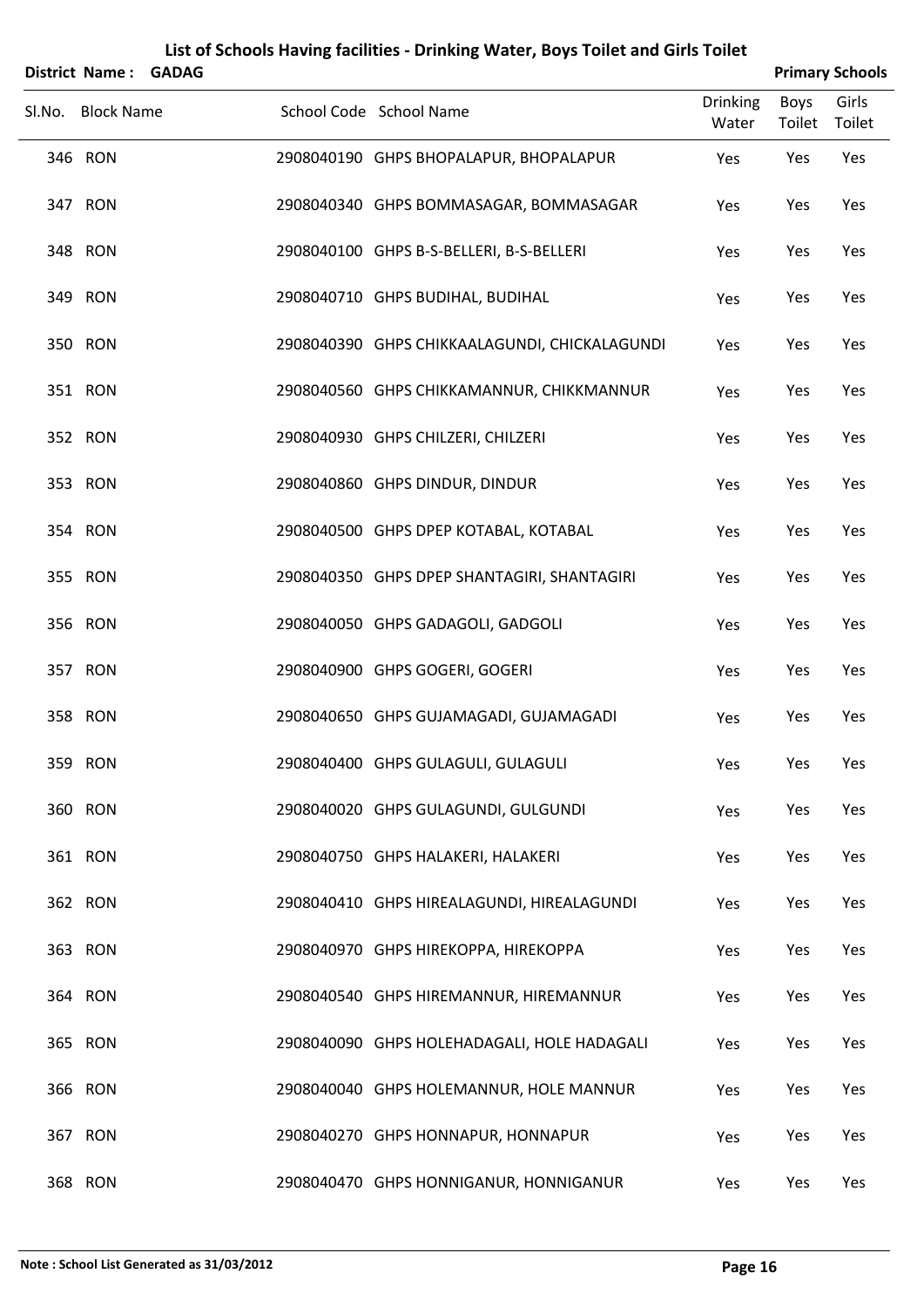| <b>District Name:</b> | <b>GADAG</b> |                                            |                          |                | <b>Primary Schools</b> |
|-----------------------|--------------|--------------------------------------------|--------------------------|----------------|------------------------|
| Sl.No. Block Name     |              | School Code School Name                    | <b>Drinking</b><br>Water | Boys<br>Toilet | Girls<br>Toilet        |
| 369 RON               |              | 2908040590 GHPS HOSALLI, HOSALLI           | Yes                      | Yes            | Yes                    |
| 370 RON               |              | 2908040140 GHPS HULLUR, HULLUR             | Yes                      | Yes            | Yes                    |
| 371 RON               |              | 2908040110 GHPS HUNAGUNDI, HUNAGUNDI       | Yes                      | Yes            | Yes                    |
| 372 RON               |              | 2908040600 GHPS ITAGI, ITAGI               | Yes                      | Yes            | Yes                    |
| 373 RON               |              | 2908040580 GHPS JIGALUR, JIGALUR           | Yes                      | Yes            | Yes                    |
| 374 RON               |              | 2908040730 GHPS KALAKAPUR, KALAKAPUR       | Yes                      | Yes            | Yes                    |
| 375 RON               |              | 2908040370 GHPS KALLIGANUR, KALLIGANUR     | Yes                      | Yes            | Yes                    |
| 376 RON               |              | 2908040010 GHPS KARAKIKATTI, KARKIKATTI    | Yes                      | Yes            | Yes                    |
| 377 RON               |              | 2908040170 GHPS KARAMADI, KARAMADI         | Yes                      | Yes            | Yes                    |
| 378 RON               |              | 2908041000 GHPS KOCHALAPUR, NAREGAL        | Yes                      | Yes            | Yes                    |
| 379 RON               |              | 2908040940 GHPS KODAGANUR, KODAGANUR       | Yes                      | Yes            | Yes                    |
| 380 RON               |              | 2908041000 GHPS KODIKOPPA, NAREGAL         | Yes                      | Yes            | Yes                    |
| 381 RON               |              | 2908040500 GHPS KOTABAL, KOTABAL           | Yes                      | Yes            | Yes                    |
| 382 RON               |              | 2908040230 GHPS KOUJAGERI, KAUJAGERI       | Yes                      | Yes            | Yes                    |
| 383 RON               |              | 2908040980 GHPS KRISHNAPUR, RON            | Yes                      | Yes            | Yes                    |
| 384 RON               |              | 2908040850 GHPS KUNTOJI, KUNTOJI           | Yes                      | Yes            | Yes                    |
| 385 RON               |              | 2908040660 GHPS KURADAGI, KURADAGI         | Yes                      | Yes            | Yes                    |
| 386 RON               |              | 2908040510 GHPS KURAHATTI, KURAHATTI       | Yes                      | Yes            | Yes                    |
| 387 RON               |              | 2908040780 GHPS LAKKALAKATTI, LAKKALAKATTI | Yes                      | Yes            | Yes                    |
| 388 RON               |              | 2908040300 GHPS MADALAGERI, MADALAGERI     | Yes                      | Yes            | Yes                    |
| 389 RON               |              | 2908040200 GHPS MALAWAD, MALAWAD           | Yes                      | Yes            | Yes                    |
| 390 RON               |              | 2908040250 GHPS MALLAPUR, MALLAPUR         | Yes                      | Yes            | Yes                    |
| 391 RON               |              | 2908040720 GHPS MARANABASARI, MARANABASARI | Yes                      | Yes            | Yes                    |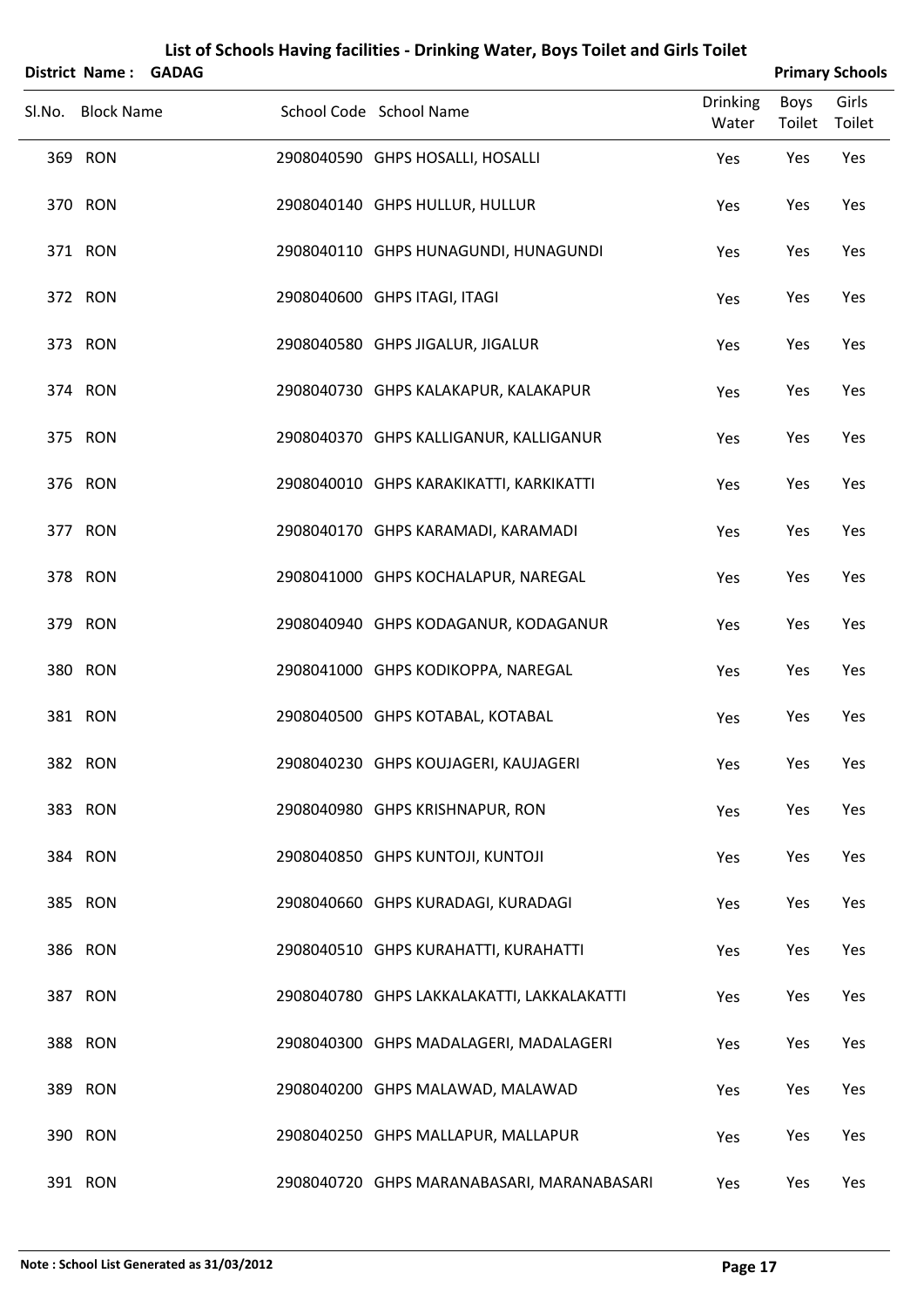| <b>District Name:</b> | <b>GADAG</b> |                                                |                          |                | <b>Primary Schools</b> |
|-----------------------|--------------|------------------------------------------------|--------------------------|----------------|------------------------|
| Sl.No. Block Name     |              | School Code School Name                        | <b>Drinking</b><br>Water | Boys<br>Toilet | Girls<br>Toilet        |
| 392 RON               |              | 2908040920 GHPS MATARANGI, MATARANGI           | Yes                      | Yes            | Yes                    |
| 393 RON               |              | 2908040180 GHPS MEGUR, MEGUR                   | Yes                      | Yes            | Yes                    |
| 394 RON               |              | 2908040160 GHPS MELMATH, ASUTI                 | Yes                      | Yes            | Yes                    |
| 395 RON               |              | 2908040030 GHPS MENASIGI, MENASIGI             | Yes                      | Yes            | Yes                    |
| 396 RON               |              | 2908040520 GHPS MUDENAGUDI, MUDENAGUDI         | Yes                      | Yes            | Yes                    |
| 397 RON               |              | 2908040490 GHPS MUGALI, MUGALI                 | Yes                      | Yes            | Yes                    |
| 398 RON               |              | 2908040380 GHPS MUSHIGERI, MUSHIGERI           | Yes                      | Yes            | Yes                    |
| 399 RON               |              | 2908040680 GHPS NAGARAL, NAGARAL               | Yes                      | Yes            | Yes                    |
| 400 RON               |              | 2908040910 GHPS NAGARASHIKOPPA, NAGARASHIKOPPA | Yes                      | Yes            | Yes                    |
| 401 RON               |              | 2908040790 GHPS NAGENDRAGAD, NAGENDRAGAD       | Yes                      | Yes            | Yes                    |
| 402 RON               |              | 2908040290 GHPS NAINAPUR, NAINAPUR             | Yes                      | Yes            | Yes                    |
| 403 RON               |              | 2908040360 GHPS NELLUR, NELLUR                 | Yes                      | Yes            | Yes                    |
| 404 RON               |              | 2908040740 GHPS NIDAGUNDIKOPPA, NIDAGUNDI      | Yes                      | Yes            | Yes                    |
| 405 RON               |              | 2908040080 GHPS NO 1 AMARAGOL, AMARAGOL        | Yes                      | Yes            | Yes                    |
| 406 RON               |              | 2908040990 GHPS NO 2 GAJENDRAGAD, GAJENDRAGAD  | Yes                      | Yes            | Yes                    |
| 407 RON               |              | 2908040990 GHPS NO 3 GAJENDRAGAD, GAJENDRAGAD  | Yes                      | Yes            | Yes                    |
| 408 RON               |              | 2908040990 GHPS NO 4 GAJENDRAGAD, GAJENDRAGAD  | Yes                      | Yes            | Yes                    |
| 409 RON               |              | 2908040990 GHPS NO 5 GAJENDRAGAD, GAJENDRAGAD  | Yes                      | Yes            | Yes                    |
| 410 RON               |              | 2908040990 GHPS NO 6 GAJENDRAGAD, GAJENDRAGAD  | Yes                      | Yes            | Yes                    |
| 411 RON               |              | 2908040880 GHPS PURTHAGERI, PURTHAGERI         | Yes                      | Yes            | Yes                    |
| 412 RON               |              | 2908040870 GHPS RAJUR, RAJUR                   | Yes                      | Yes            | Yes                    |
| 413 RON               |              | 2908040960 GHPS RAMAPUR, RAMAPUR               | Yes                      | Yes            | Yes                    |
| 414 RON               |              | 2908040980 GHPS RON(MRBC), RON                 | Yes                      | Yes            | Yes                    |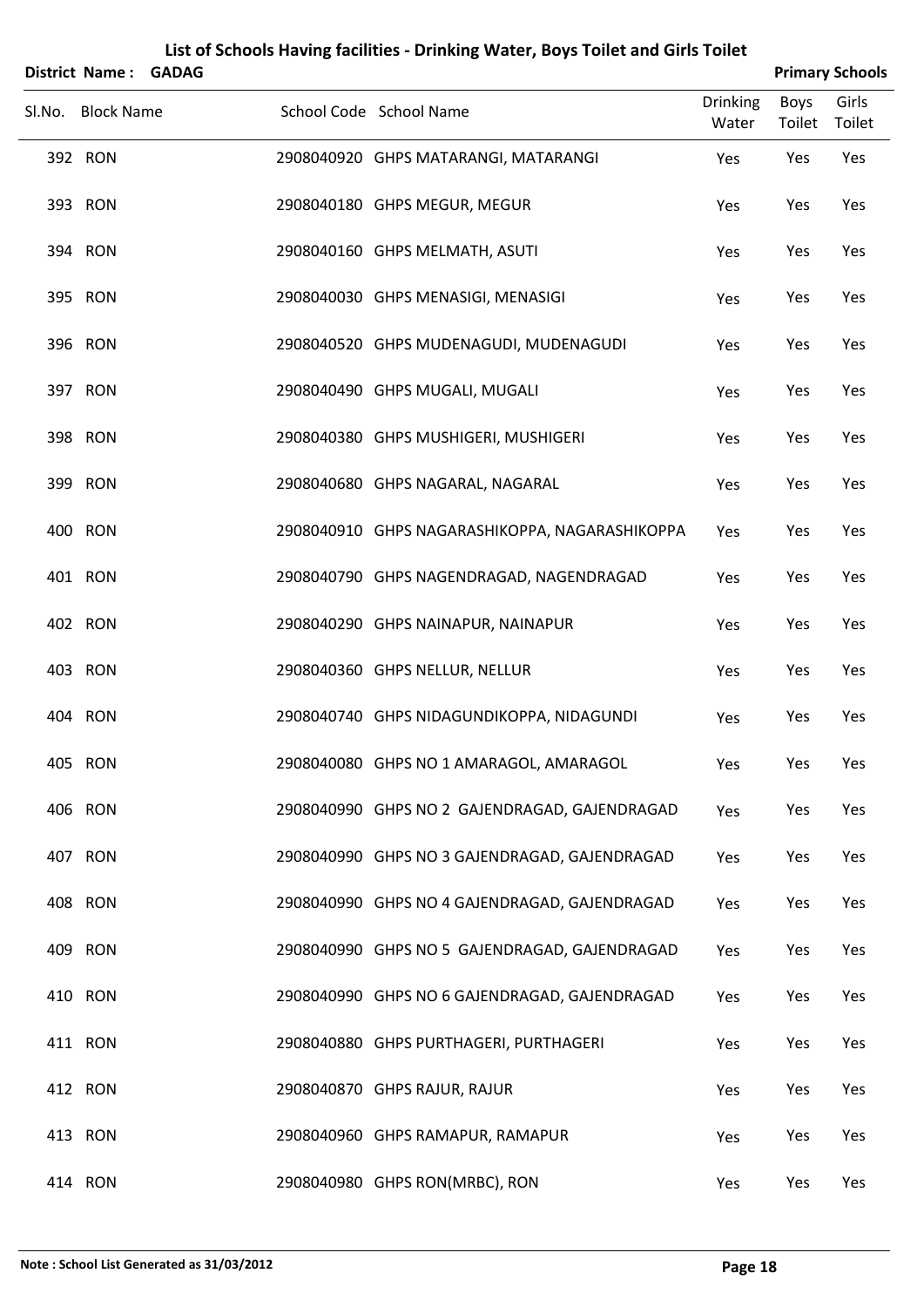| District Name: GADAG |                                                     | <b>Primary Schools</b>   |                       |                 |  |  |
|----------------------|-----------------------------------------------------|--------------------------|-----------------------|-----------------|--|--|
| Sl.No. Block Name    | School Code School Name                             | <b>Drinking</b><br>Water | <b>Boys</b><br>Toilet | Girls<br>Toilet |  |  |
| 415 RON              | 2908040260 GHPS SANDIGWAD, SANDIGAWAD               | Yes                      | Yes                   | Yes             |  |  |
| 416 RON              | 2908040330 GHPS SARJAPUR, SARJAPUR                  | Yes                      | Yes                   | Yes             |  |  |
| 417 RON              | 2908040350 GHPS SHANTAGIRI, SHANTAGIRI              | Yes                      | Yes                   | Yes             |  |  |
| 418 RON              | 2908040130 GHPS SOMANAKATTI, SOMANAKATTI            | Yes                      | Yes                   | Yes             |  |  |
| 419 RON              | 2908040480 GHPS TALLIHAL, TALLIHAL                  | Yes                      | Yes                   | Yes             |  |  |
| 420 RON              | 2908041000 GHPS TOTAGANTI, NAREGAL                  | Yes                      | Yes                   | Yes             |  |  |
| 421 RON              | 2908040990 GHPS UNACHAGERI(GAJ.GAD),<br>GAJENDRAGAD | Yes                      | Yes                   | Yes             |  |  |
| 422 RON              | 2908040210 GHPS Y.S.HADAGALI, HADAGALI -S- YAVAGAL  | Yes                      | Yes                   | Yes             |  |  |
| 423 RON              | 2908040220 GHPS YAVAGAL, YAVAGAL                    | Yes                      | Yes                   | Yes             |  |  |
| 424 RON              | 2908040670 GHPS YEREBELERI, YEREBELERI              | Yes                      | Yes                   | Yes             |  |  |
| 425 RON              | 2908040981 GHPUBS RON (K.B.HARLAPUR), RON           | Yes                      | Yes                   | Yes             |  |  |
| 426 RON              | 2908040980 GHPUGS RON, RON                          | Yes                      | Yes                   | Yes             |  |  |
| 427 RON              | 2908040690 GHPUS ABBIGERI, ABBIGERI                 | Yes                      | Yes                   | Yes             |  |  |
| 428 RON              | 2908040990 GHPUS GAJENDRAGAD, GAJENDRAGAD           | Yes                      | Yes                   | Yes             |  |  |
| 429 RON              | 2908040900 GHPUS GOGERI, GOGERI                     | Yes                      | Yes                   | Yes             |  |  |
| 430 RON              | 2908040310 GHPUS HIREHAL, HIREHAL                   | Yes                      | Yes                   | Yes             |  |  |
| 431 RON              | 2908040720 GHPUS MARANABASARI, MARANABASARI         | Yes                      | Yes                   | Yes             |  |  |
| 432 RON              | 2908041000 GHPUS NAREGAL, NAREGAL                   | Yes                      | Yes                   | Yes             |  |  |
| 433 RON              | 2908040980 GHPUS RON, RON                           | Yes                      | Yes                   | Yes             |  |  |
| 434 RON              | 2908040570 GHPUS SAVADI, SAVADI                     | Yes                      | Yes                   | Yes             |  |  |
| 435 RON              | 2908040630 GHPUS SUDI, SUDI                         | Yes                      | Yes                   | Yes             |  |  |
| 436 RON              | 2908040870 GLPS BAIRAPUR TANDE, RAJUR               | Yes                      | Yes                   | Yes             |  |  |
| 437 RON              | 2908040280 GLPS BASARAKOD, BASARAKOD                | Yes                      | Yes                   | Yes             |  |  |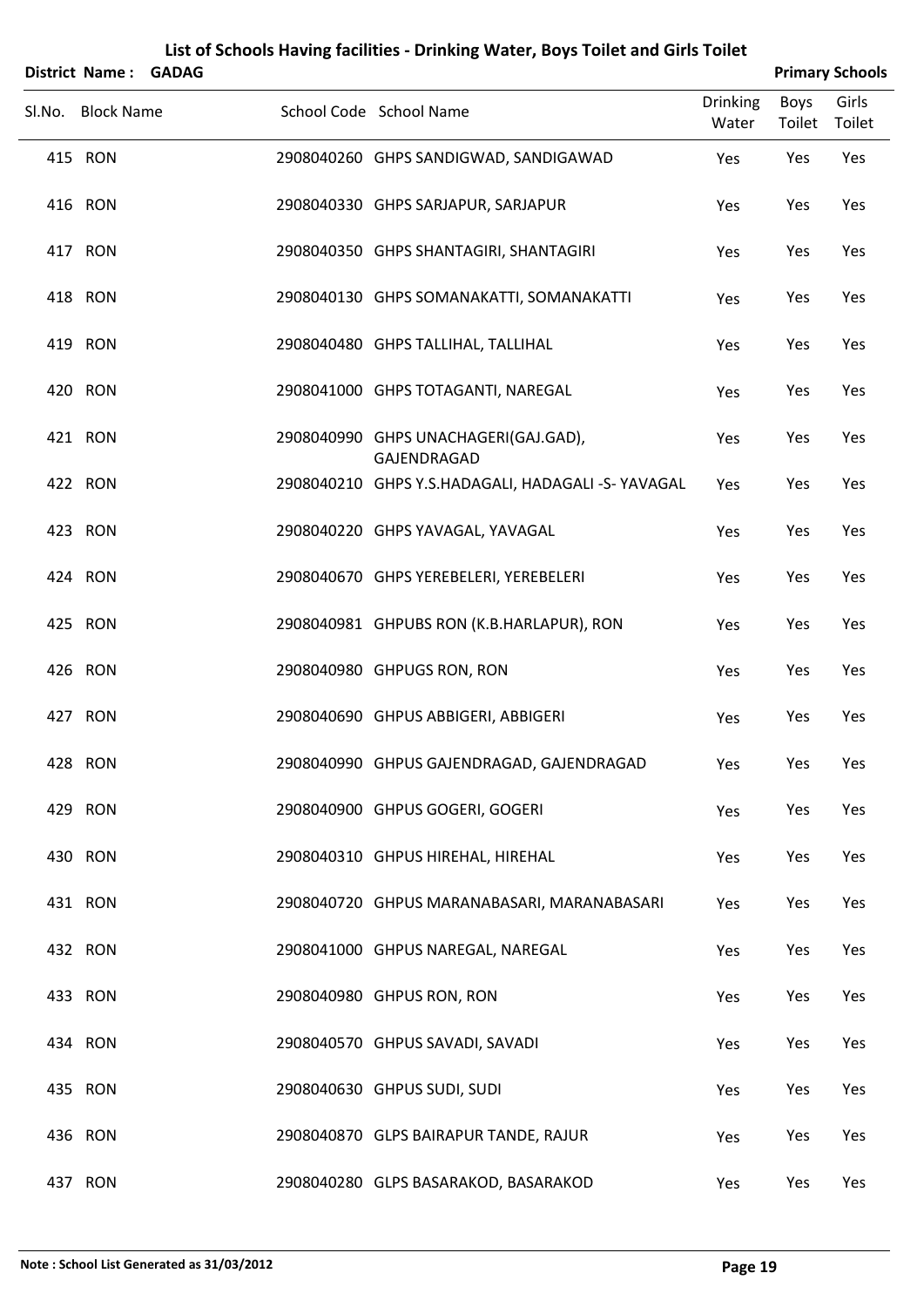| District Name: GADAG |  |                                                              |                   |                | <b>Primary Schools</b> |
|----------------------|--|--------------------------------------------------------------|-------------------|----------------|------------------------|
| Sl.No. Block Name    |  | School Code School Name                                      | Drinking<br>Water | Boys<br>Toilet | Girls<br>Toilet        |
| 438 RON              |  | 2908040600 GLPS DPEP ITAGI, ITAGI                            | Yes               | Yes            | Yes                    |
| 439 RON              |  | 2908041000 GLPS DYAMAPUR, NAREGAL                            | Yes               | Yes            | Yes                    |
| 440 RON              |  | 2908040610 GLPS DYAMHUNASI, DYAMHUNASI                       | Yes               | Yes            | Yes                    |
| 441 RON              |  | 2908040900 GLPS GOGERI, GOGERI                               | Yes               | Yes            | Yes                    |
| 442 RON              |  | 2908040890 GLPS GOUDAGERI, GOUDAGERI                         | Yes               | Yes            | Yes                    |
| 443 RON              |  | 2908040960 GLPS HOSARAMAPUR, RAMAPUR                         | Yes               | Yes            | Yes                    |
| 444 RON              |  | 2908040810 GLPS JIGERI, JIGERI                               | Yes               | Yes            | Yes                    |
| 445 RON              |  | 2908040870 GLPS KALAKALESHWAR, RAJUR                         | Yes               | Yes            | Yes                    |
| 446 RON              |  | 2908040070 GLPS KURUVINAKOPPA, KURUVINAKOPPA                 | Yes               | Yes            | Yes                    |
| 447 RON              |  | 2908040060 GLPS MEGHARAJ COLONY HOLEALUR,<br><b>HOLEALUR</b> | Yes               | Yes            | Yes                    |
| 448 RON              |  | 2908040830 GLPS MYAKALZERI, MYAKALZERI                       | Yes               | Yes            | Yes                    |
| 449 RON              |  | 2908041000 GLPS N.M.MALLAPUR(NAREGAL), NAREGAL               | Yes               | Yes            | Yes                    |
| 450 RON              |  | 2908040910 GLPS NARAGASHIKOPPA TANDE,<br>NAGARASHIKOPPA      | Yes               | Yes            | Yes                    |
| 451 RON              |  | 2908041002 GLPS NAREGAL, NAREGAL                             | Yes               | Yes            | Yes                    |
| 452 RON              |  | 2908040991 GLPS NO 7 GAJENDRAGADA, GAJENDRAGAD               | Yes               | Yes            | Yes                    |
| 453 RON              |  | 2908040360 GLPS PYATI, NELLUR                                | Yes               | Yes            | Yes                    |
| 454 RON              |  | 2908040760 GLPS RUDRAPUR, RUDRAPUR                           | Yes               | Yes            | Yes                    |
| 455 RON              |  | 2908040820 GLPS VADEGOL, VADEGOL                             | Yes               | Yes            | Yes                    |
| 456 RON              |  | 2908040950 GLPS VEERAPUR, VEERAPUR                           | Yes               | Yes            | Yes                    |
| 457 RON              |  | 2908040420 GLPS YEREKURUBANAL, YEREKURUBANAL                 | Yes               | Yes            | Yes                    |
| 458 RON              |  | 2908040991 GLPUBS GAJENDRAGADA, GAJENDRAGAD                  | Yes               | Yes            | Yes                    |
| 459 RON              |  | 2908040870 GLPUBS RAJUR, RAJUR                               | Yes               | Yes            | Yes                    |
| 460 RON              |  | 2908040160 GLPUS ASUTI, ASUTI                                | Yes               | Yes            | Yes                    |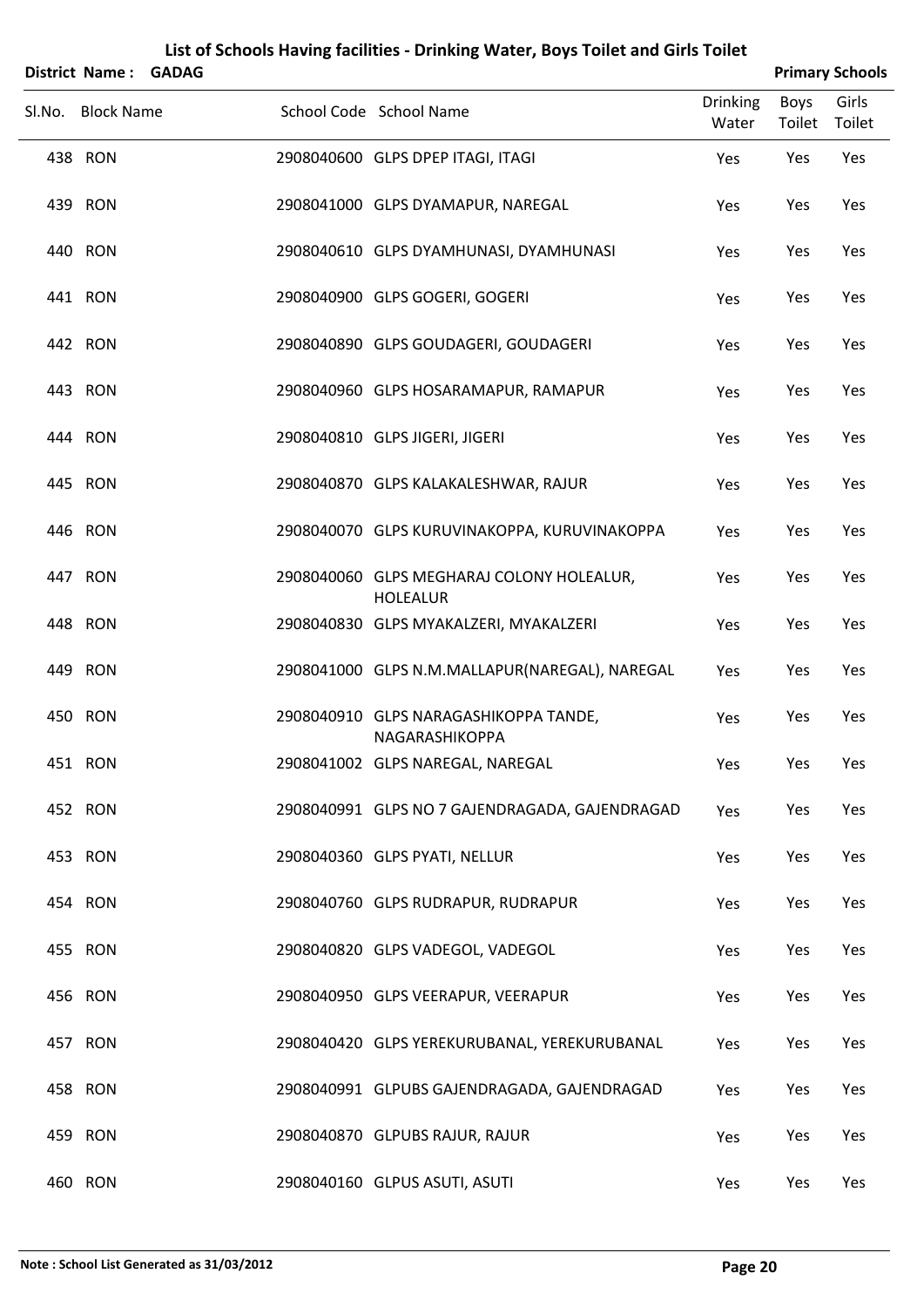| <b>District Name:</b> | <b>GADAG</b> |                                               |                          |                | <b>Primary Schools</b> |
|-----------------------|--------------|-----------------------------------------------|--------------------------|----------------|------------------------|
| Sl.No. Block Name     |              | School Code School Name                       | <b>Drinking</b><br>Water | Boys<br>Toilet | Girls<br>Toilet        |
| 461 RON               |              | 2908040240 GLPUS BELAVANAKI, BELAVANAKI       | Yes                      | Yes            | Yes                    |
| 462 RON               |              | 2908040060 GLPUS HOLEALUR, HOLEALUR           | Yes                      | Yes            | Yes                    |
| 463 RON               |              | 2908040700 GLPUS JAKKALI, JAKKALI             | Yes                      | Yes            | Yes                    |
| 464 RON               |              | 2908041000 GLPUS KOCHALAPUR, NAREGAL          | Yes                      | Yes            | Yes                    |
| 465 RON               |              | 2908040660 GLPUS KURADAGI, KURADAGI           | Yes                      | Yes            | Yes                    |
| 466 RON               |              | 2908040220 GLPUS YAVAGAL, YAVAGAL             | Yes                      | Yes            | Yes                    |
| 467 RON               |              | 2908040060 GMCS HOLEALUR, HOLEALUR            | Yes                      | Yes            | Yes                    |
| 468 RON               |              | 2908040980 GMCS RON (S.R.PATIL), RON          | Yes                      | Yes            | Yes                    |
| 469 RON               |              | 2908040990 GMPGS GAJENDRAGAD, GAJENDRAGAD     | Yes                      | Yes            | Yes                    |
| 470 RON               |              | 2908040690 GMPS ABBIGERI, ABBIGERI            | Yes                      | Yes            | Yes                    |
| 471 RON               |              | 2908040240 GMPS BELAVANAKI, BELAVANAKI        | Yes                      | Yes            | Yes                    |
| 472 RON               |              | 2908040310 GMPS HIREHAL(MLA), HIREHAL         | Yes                      | Yes            | Yes                    |
| 473 RON               |              | 2908040700 GMPS JAKKALI, JAKKALI              | Yes                      | Yes            | Yes                    |
| 474 RON               |              | 2908041000 GMPS NAREGAL, NAREGAL              | Yes                      | Yes            | Yes                    |
| 475 RON               |              | 2908040740 GMPS NIDAGUNDI, NIDAGUNDI          | Yes                      | Yes            | Yes                    |
| 476 RON               |              | 2908040990 GMPS NO 1 GAJENDRAGAD, GAJENDRAGAD | Yes                      | Yes            | Yes                    |
| 477 RON               |              | 2908040570 GMPS SAVADI, SAVADI                | Yes                      | Yes            | Yes                    |
| 478 RON               |              | 2908040630 GMPS SUDI, SUDI                    | Yes                      | Yes            | Yes                    |
| 479 RON               |              | 2908040630 KGBV SUDI, SUDI                    | Yes                      | Yes            | Yes                    |
| 480 RON               |              | 2908040600 LPUS ITAGI, ITAGI                  | Yes                      | Yes            | Yes                    |
| 481 SHIRHATTI         |              | 2908050050 GHPGS MAGADI, MAGADI               | Yes                      | Yes            | Yes                    |
| 482 SHIRHATTI         |              | 2908050240 GHPGS SHIGLI, SHIGLI               | Yes                      | Yes            | Yes                    |
| 483 SHIRHATTI         |              | 2908050720 GHPGS SHIRHATTI, SHIRHATTI         | Yes                      | Yes            | Yes                    |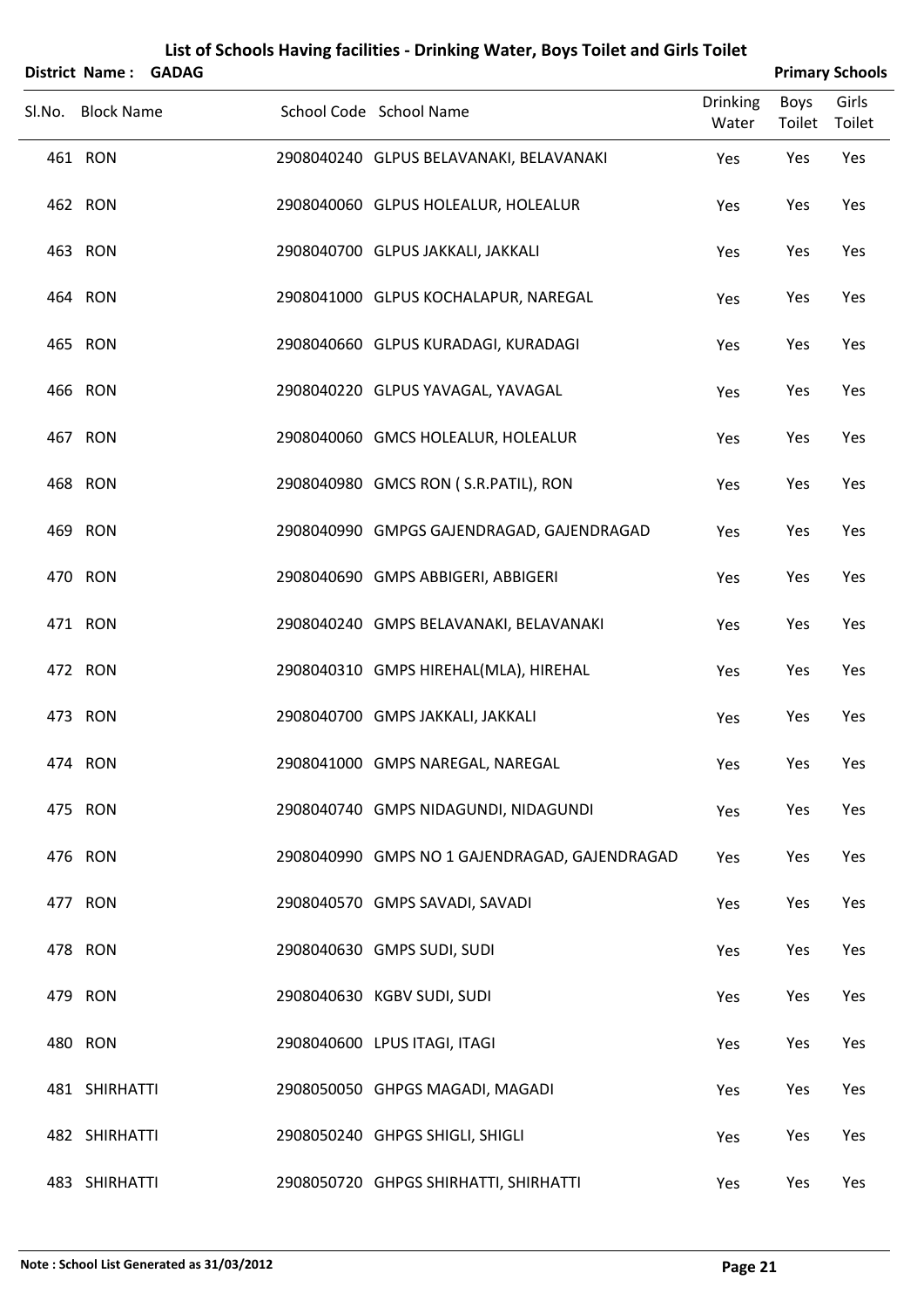|        | <b>District Name:</b> | <b>GADAG</b> |                                                         |                          |                | <b>Primary Schools</b> |
|--------|-----------------------|--------------|---------------------------------------------------------|--------------------------|----------------|------------------------|
| SI.No. | <b>Block Name</b>     |              | School Code School Name                                 | <b>Drinking</b><br>Water | Boys<br>Toilet | Girls<br>Toilet        |
|        | 484 SHIRHATTI         |              | 2908050320 GHPGS SURANAGI, SURANAGI                     | Yes                      | Yes            | Yes                    |
|        | 485 SHIRHATTI         |              | 2908050030 GHPGS YALAVATTI, YALAVATTI                   | Yes                      | Yes            | Yes                    |
|        | 486 SHIRHATTI         |              | 2908050030 GHPKBS YALAVATTI, YALAVATTI                  | Yes                      | Yes            | Yes                    |
|        | 487 SHIRHATTI         |              | 2908050110 GHPS ADARAKATTI, ADARAKATTI                  | Yes                      | Yes            | Yes                    |
|        | 488 SHIRHATTI         |              | 2908050160 GHPS ADRALLI, ADRAHALLI                      | Yes                      | Yes            | Yes                    |
|        | 489 SHIRHATTI         |              | 2908050340 GHPS BALEHOSUR, BALEHOSUR                    | Yes                      | Yes            | Yes                    |
|        | 490 SHIRHATTI         |              | 2908050540 GHPS BANNIKOPPA, BANNIKOPPA                  | Yes                      | Yes            | Yes                    |
|        | 491 SHIRHATTI         |              | 2908050100 GHPS BATTUR, BATTUR                          | Yes                      | Yes            | Yes                    |
|        | 492 SHIRHATTI         |              | 2908050680 GHPS BIJJUR, BIJJUR                          | Yes                      | Yes            | Yes                    |
|        | 493 SHIRHATTI         |              | 2908050570 GHPS BUDIHAL, BUDIHAL                        | Yes                      | Yes            | Yes                    |
|        | 494 SHIRHATTI         |              | 2908050440 GHPS CHABBI, CHABBI                          | Yes                      | Yes            | Yes                    |
|        | 495 SHIRHATTI         |              | 2908050490 GHPS DEVIHAL, DEVIHAL                        | Yes                      | Yes            | Yes                    |
|        | 496 SHIRHATTI         |              | 2908050260 GHPS DODDUR, DODDUR                          | Yes                      | Yes            | Yes                    |
|        | 497 SHIRHATTI         |              | 2908050060 GHPS GOJANUR, GOJANUR                        | Yes                      | Yes            | Yes                    |
|        | 498 SHIRHATTI         |              | 2908050670 GHPS GOVANAKOPPA, GOVANAKOPPA                | Yes                      | Yes            | Yes                    |
|        | 499 SHIRHATTI         |              | 2908050230 GHPS GOVANAL, GOVANAL                        | Yes                      | Yes            | Yes                    |
|        | 500 SHIRHATTI         |              | 2908050190 GHPS HARADAGATTI, HARADAGATTI                | Yes                      | Yes            | Yes                    |
|        | 501 SHIRHATTI         |              | 2908050720 GHPS HARIPUR(SHIRHATTI), SHIRHATTI           | Yes                      | Yes            | Yes                    |
|        | 502 SHIRHATTI         |              | 2908050780 GHPS HOLE ITAGI (ITAGI), ITAGI               | Yes                      | Yes            | Yes                    |
|        | 503 SHIRHATTI         |              | 2908050290 GHPS HULLUR, HULLUR                          | Yes                      | Yes            | Yes                    |
|        | 504 SHIRHATTI         |              | 2908050400 GHPS KADAKOL, KADAKOL                        | Yes                      | Yes            | Yes                    |
|        | 505 SHIRHATTI         |              | 2908050731 GHPS KENCHALAPUR(LAXMESHWR),<br>LAKSHMESHWAR | Yes                      | Yes            | Yes                    |
|        | 506 SHIRHATTI         |              | 2908050620 GHPS KERIHALLI, KERIHALLI                    | Yes                      | Yes            | Yes                    |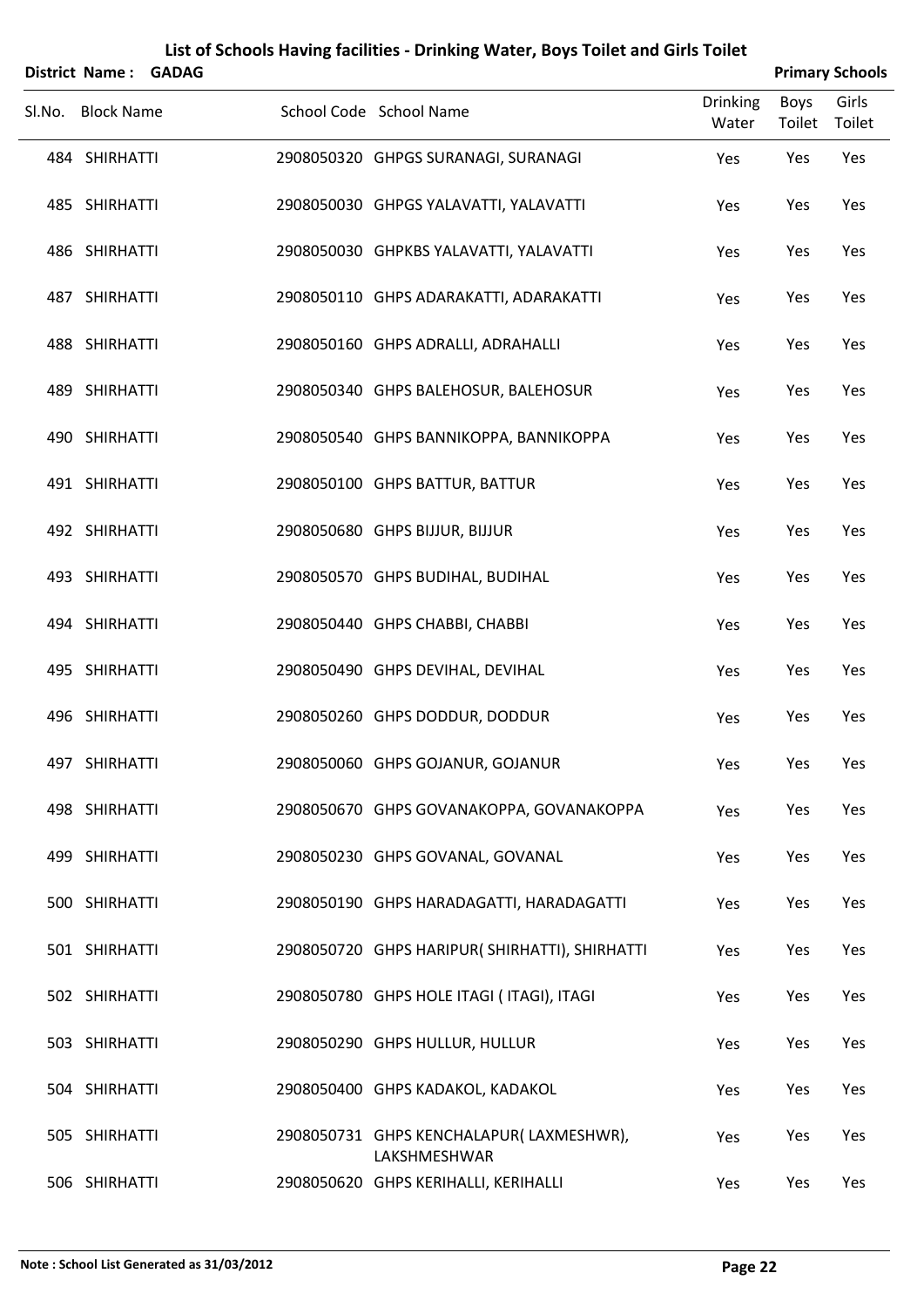|        | <b>District Name:</b> | <b>GADAG</b> |                                                |                          |                       | <b>Primary Schools</b> |
|--------|-----------------------|--------------|------------------------------------------------|--------------------------|-----------------------|------------------------|
| SI.No. | <b>Block Name</b>     |              | School Code School Name                        | <b>Drinking</b><br>Water | <b>Boys</b><br>Toilet | Girls<br>Toilet        |
|        | 507 SHIRHATTI         |              | 2908050720 GHPS KHANAPUR(SHIRHATTI), SHIRHATTI | Yes                      | Yes                   | Yes                    |
|        | 508 SHIRHATTI         |              | 2908050710 GHPS KOGANUR, KOGANUR               | Yes                      | Yes                   | Yes                    |
|        | 509 SHIRHATTI         |              | 2908050580 GHPS KOKKURGUNDI, KOKKURGUNDI       | Yes                      | Yes                   | Yes                    |
|        | 510 SHIRHATTI         |              | 2908050590 GHPS KONCHIGERI, KONCHIGERI         | Yes                      | Yes                   | Yes                    |
|        | 511 SHIRHATTI         |              | 2908050090 GHPS KUNDRALLI, KUNDRALLI           | Yes                      | Yes                   | Yes                    |
|        | 512 SHIRHATTI         |              | 2908050410 GHPS KUSALAPUR, KUSALAPUR           | Yes                      | Yes                   | Yes                    |
|        | 513 SHIRHATTI         |              | 2908050470 GHPS MACHENAHALLI, MACHENAHALLI     | Yes                      | Yes                   | Yes                    |
|        | 514 SHIRHATTI         |              | 2908050010 GHPS MADALLI, MADALLI               | Yes                      | Yes                   | Yes                    |
|        | 515 SHIRHATTI         |              | 2908050420 GHPS MAJJUR, MAJJUR                 | Yes                      | Yes                   | Yes                    |
|        | 516 SHIRHATTI         |              | 2908050720 GHPS MYAGERI (SHIRHATTI), SHIRHATTI | Yes                      | Yes                   | Yes                    |
|        | 517 SHIRHATTI         |              | 2908050150 GHPS NADIGATTI, NADIGATTI           | Yes                      | Yes                   | Yes                    |
|        | 518 SHIRHATTI         |              | 2908050690 GHPS NAGARAMADUVU, NAGARAMADUVU     | Yes                      | Yes                   | Yes                    |
|        | 519 SHIRHATTI         |              | 2908050730 GHPS NO 2 LAXMESHWAR, LAKSHMESHWAR  | Yes                      | Yes                   | Yes                    |
|        | 520 SHIRHATTI         |              | 2908050731 GHPS NO 3 LAXMESHWAR, LAKSHMESHWAR  | Yes                      | Yes                   | Yes                    |
|        | 521 SHIRHATTI         |              | 2908050730 GHPS NO 4 LAXMESHWAR, LAKSHMESHWAR  | Yes                      | Yes                   | Yes                    |
|        | 522 SHIRHATTI         |              | 2908050830 GHPS RAMAGIRI, RAMAGIRI             | Yes                      | Yes                   | Yes                    |
|        | 523 SHIRHATTI         |              | 2908050480 GHPS RANATUR, RANATUR               | Yes                      | Yes                   | Yes                    |
|        | 524 SHIRHATTI         |              | 2908050790 GHPS SASALWAD, SASALWAD             | Yes                      | Yes                   | Yes                    |
|        | 525 SHIRHATTI         |              | 2908050240 GHPS SHIGLI(K.G.BADI), SHIGLI       | Yes                      | Yes                   | Yes                    |
|        | 526 SHIRHATTI         |              | 2908050510 GHPS SUGNALLI, SUGNALLI             | Yes                      | Yes                   | Yes                    |
|        | 527 SHIRHATTI         |              | 2908050320 GHPS SURANAGI, SURANAGI             | Yes                      | Yes                   | Yes                    |
|        | 528 SHIRHATTI         |              | 2908050740 GHPS TANGOD, TANGOD                 | Yes                      | Yes                   | Yes                    |
|        | 529 SHIRHATTI         |              | 2908050610 GHPS TARIKOPPA, TARIKOPPA           | Yes                      | Yes                   | Yes                    |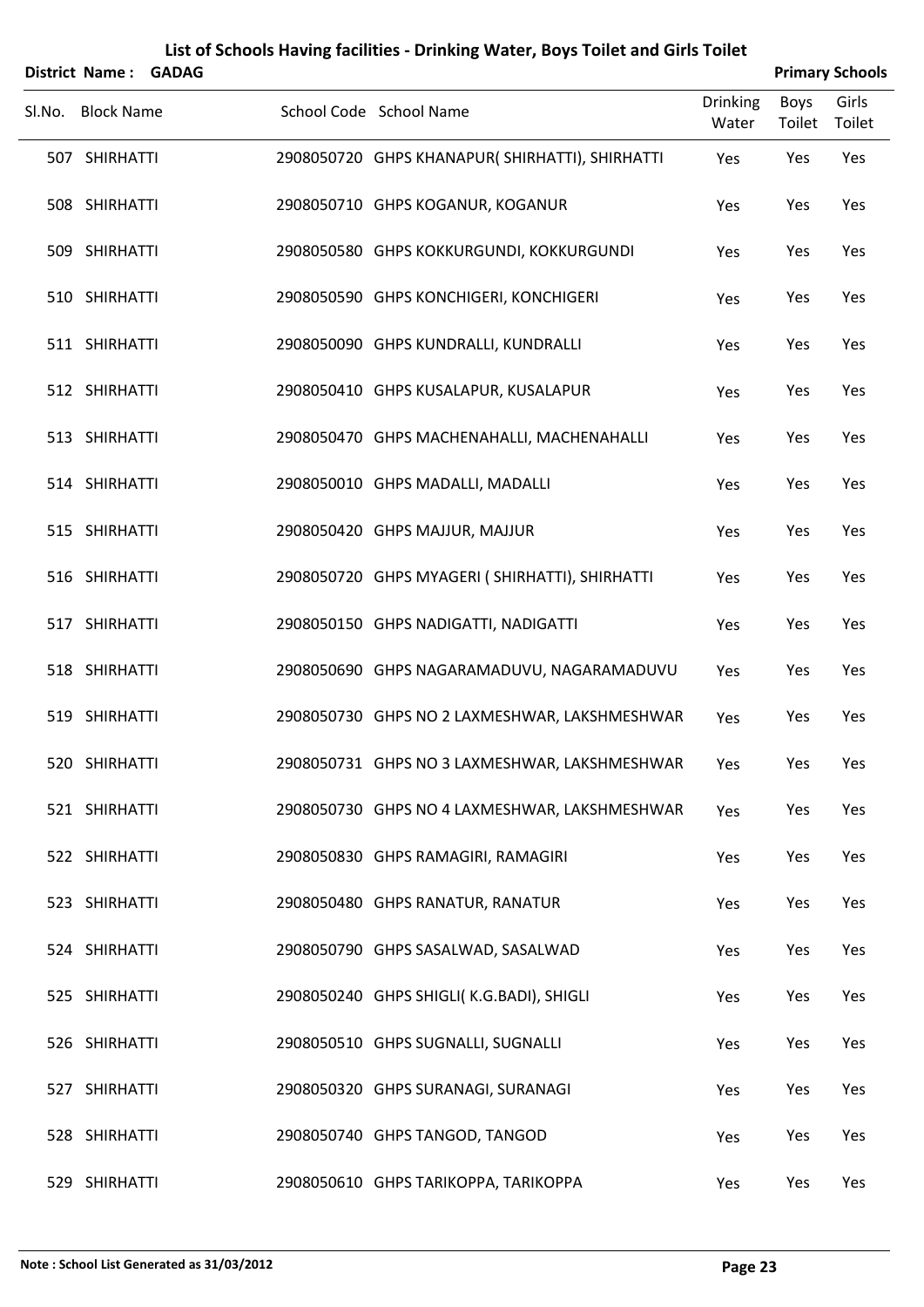|        | District Name: GADAG |  |                                                            |                          |                | <b>Primary Schools</b> |
|--------|----------------------|--|------------------------------------------------------------|--------------------------|----------------|------------------------|
| SI.No. | <b>Block Name</b>    |  | School Code School Name                                    | <b>Drinking</b><br>Water | Boys<br>Toilet | Girls<br>Toilet        |
|        | 530 SHIRHATTI        |  | 2908050450 GHPS TEGGINABHAVANUR,<br><b>TEGGINABHAVANUR</b> | Yes                      | Yes            | Yes                    |
|        | 531 SHIRHATTI        |  | 2908050370 GHPS VARAVI, VARAVI                             | Yes                      | Yes            | Yes                    |
|        | 532 SHIRHATTI        |  | 2908050650 GHPS WADAVI-HOSUR, WADAVI                       | Yes                      | Yes            | Yes                    |
|        | 533 SHIRHATTI        |  | 2908050330 GHPS YALLAPUR, YALLAPUR                         | Yes                      | Yes            | Yes                    |
|        | 534 SHIRHATTI        |  | 2908050020 GHPS YATTINAHALLI, YATTINAHALLI                 | Yes                      | Yes            | Yes                    |
|        | 535 SHIRHATTI        |  | 2908050730 GHPUS NO 1 LAXMESHWAR,<br>LAKSHMESHWAR          | Yes                      | Yes            | Yes                    |
|        | 536 SHIRHATTI        |  | 2908050730 GHPUS NO 2 LAXMESHWAR,<br>LAKSHMESHWAR          | Yes                      | Yes            | Yes                    |
|        | 537 SHIRHATTI        |  | 2908050720 GHPUS SHIRHATTI, SHIRHATTI                      | Yes                      | Yes            | Yes                    |
|        | 538 SHIRHATTI        |  | 2908050340 GLPGS BALEHOSUR, BALEHOSUR                      | Yes                      | Yes            | Yes                    |
|        | 539 SHIRHATTI        |  | 2908050070 GLPS AKKIGUND TANDE, AKKIGUND                   | Yes                      | Yes            | Yes                    |
|        | 540 SHIRHATTI        |  | 2908050070 GLPS AKKIGUND, AKKIGUND                         | Yes                      | Yes            | Yes                    |
|        | 541 SHIRHATTI        |  | 2908050660 GLPS ALAGILAWAD, ALAGILAWAD                     | Yes                      | Yes            | Yes                    |
|        | 542 SHIRHATTI        |  | 2908050280 GLPS AMARAPUR, AMARAPUR                         | Yes                      | Yes            | Yes                    |
|        | 543 SHIRHATTI        |  | 2908050731 GLPS AMBEDKARNAGER(LAXMESHWAR,<br>LAKSHMESHWAR  | Yes                      | Yes            | Yes                    |
|        | 544 SHIRHATTI        |  | 2908050700 GLPS ANKALI, ANKALI                             | Yes                      | Yes            | Yes                    |
|        | 545 SHIRHATTI        |  | 2908050730 GLPS APMC YARD(LAXMESHWAR),<br>LAKSHMESHWAR     | Yes                      | Yes            | Yes                    |
|        | 546 SHIRHATTI        |  | 2908050340 GLPS BALEHOSUR(KANAKADAS), BALEHOSUR            | Yes                      | Yes            | Yes                    |
|        | 547 SHIRHATTI        |  | 2908050800 GLPS BASAPUR, BASAPUR                           | Yes                      | Yes            | Yes                    |
|        | 548 SHIRHATTI        |  | 2908050730 GLPS BASTIBAN(LAXMESHWAR),<br>LAKSHMESHWAR      | Yes                      | Yes            | Yes                    |
|        | 549 SHIRHATTI        |  | 2908050640 GLPS BELAGHATTI, BELAGHATTI                     | Yes                      | Yes            | Yes                    |
|        | 550 SHIRHATTI        |  | 2908050500 GLPS BELLATTI (HOSA BADAVANE), BELLATTI         | Yes                      | Yes            | Yes                    |
|        | 551 SHIRHATTI        |  | 2908050440 GLPS CHABBI TANDE, CHABBI                       | Yes                      | Yes            | Yes                    |
|        | 552 SHIRHATTI        |  | 2908050360 GLPS CHANNAPATNA, PARASAPUR                     | Yes                      | Yes            | Yes                    |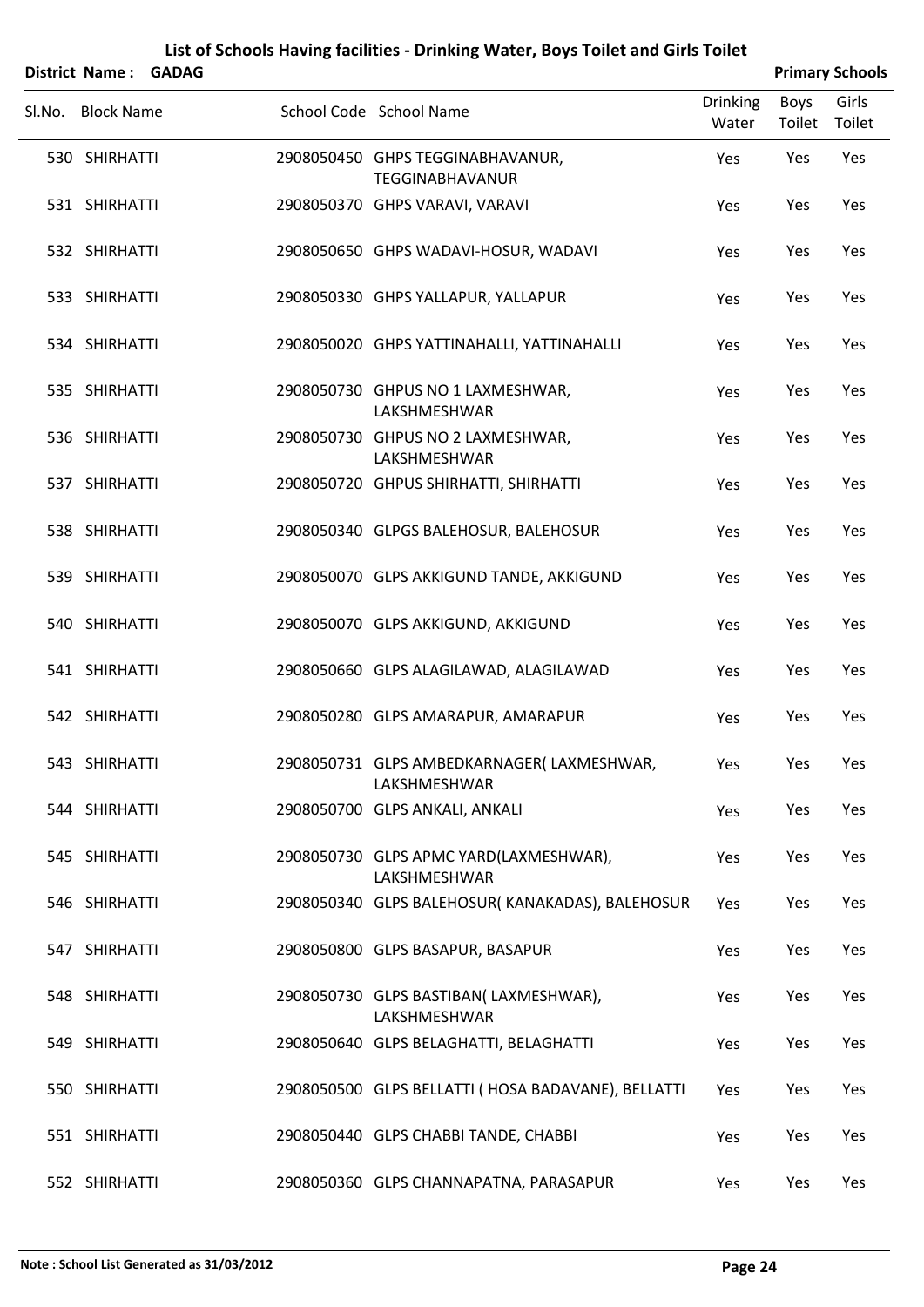|        | District Name: GADAG |  |                                                                |                          |                | <b>Primary Schools</b> |
|--------|----------------------|--|----------------------------------------------------------------|--------------------------|----------------|------------------------|
| Sl.No. | <b>Block Name</b>    |  | School Code School Name                                        | <b>Drinking</b><br>Water | Boys<br>Toilet | Girls<br>Toilet        |
|        | 553 SHIRHATTI        |  | 2908050760 GLPS CHAVDAL, CHAVDAL                               | Yes                      | Yes            | Yes                    |
|        | 554 SHIRHATTI        |  | 2908050560 GLPS CHIKKASAVANUR, CHIKKASAVANUR                   | Yes                      | Yes            | Yes                    |
|        | 555 SHIRHATTI        |  | 2908050260 GLPS DODDUR TANDE, DODDUR                           | Yes                      | Yes            | Yes                    |
|        | 556 SHIRHATTI        |  | 2908050380 GLPS GUDDADAPUR(VARAVI TANDE),<br><b>GUDDADAPUR</b> | Yes                      | Yes            | Yes                    |
|        | 557 SHIRHATTI        |  | 2908050220 GLPS GULAGANJIKOPPA, GULAGANJIKOPPA                 | Yes                      | Yes            | Yes                    |
|        | 558 SHIRHATTI        |  | 2908050530 GLPS H.BHAVANUR, BHAVANUR                           | Yes                      | Yes            | Yes                    |
|        | 559 SHIRHATTI        |  | 2908050520 GLPS HADAGALI, HADAGALLI                            | Yes                      | Yes            | Yes                    |
|        | 560 SHIRHATTI        |  | 2908050750 GLPS HEBBAL, HEBBAL                                 | Yes                      | Yes            | Yes                    |
|        | 561 SHIRHATTI        |  | 2908050180 GLPS HIREMALLAPUR, HIRE MALLAPUR                    | Yes                      | Yes            | Yes                    |
|        | 562 SHIRHATTI        |  | 2908050040 GLPS HOLALAPUR, HOLALAPUR                           | Yes                      | Yes            | Yes                    |
|        | 563 SHIRHATTI        |  | 2908050400 GLPS HOSALLI (KADKOL), KADAKOL                      | Yes                      | Yes            | Yes                    |
|        | 564 SHIRHATTI        |  | 2908050731 GLPS INDIRANAGAR(LAXMESHWAR),<br>LAKSHMESHWAR       | Yes                      | Yes            | Yes                    |
|        | 565 SHIRHATTI        |  | 2908050780 GLPS ITAGI( HOSA BADAVANE), ITAGI                   | Yes                      | Yes            | Yes                    |
|        | 566 SHIRHATTI        |  | 2908050390 GLPS JALLIGERI TANDE, JALLIGERI                     | Yes                      | Yes            | Yes                    |
|        | 567 SHIRHATTI        |  | 2908050390 GLPS JALLIGERI, JALLIGERI                           | Yes                      | Yes            | Yes                    |
|        | 568 SHIRHATTI        |  | 2908050721 GLPS JANATA PLOT SHIRAHATTI, SHIRHATTI              | Yes                      | Yes            | Yes                    |
|        | 569 SHIRHATTI        |  | 2908050810 GLPS KALLAGANUR, KALLAGANUR                         | Yes                      | Yes            | Yes                    |
|        | 570 SHIRHATTI        |  | 2908050820 GLPS KANAKAWAD, KANAKAWAD                           | Yes                      | Yes            | Yes                    |
|        | 571 SHIRHATTI        |  | 2908050120 GLPS KONDIKOPPA, KONDIKOPPA                         | Yes                      | Yes            | Yes                    |
|        | 572 SHIRHATTI        |  | 2908050090 GLPS KUNDRALLI TANDE, KUNDRALLI                     | Yes                      | Yes            | Yes                    |
|        | 573 SHIRHATTI        |  | 2908050731 GLPS MANJALAPUR, LAKSHMESHWAR                       | Yes                      | Yes            | Yes                    |
|        | 574 SHIRHATTI        |  | 2908050730 GLPS MUKTINAGAR(LAXMESHWAR),<br>LAKSHMESHWAR        | Yes                      | Yes            | Yes                    |
|        | 575 SHIRHATTI        |  | 2908050260 GLPS MUNIYANATANDE, DODDUR                          | Yes                      | Yes            | Yes                    |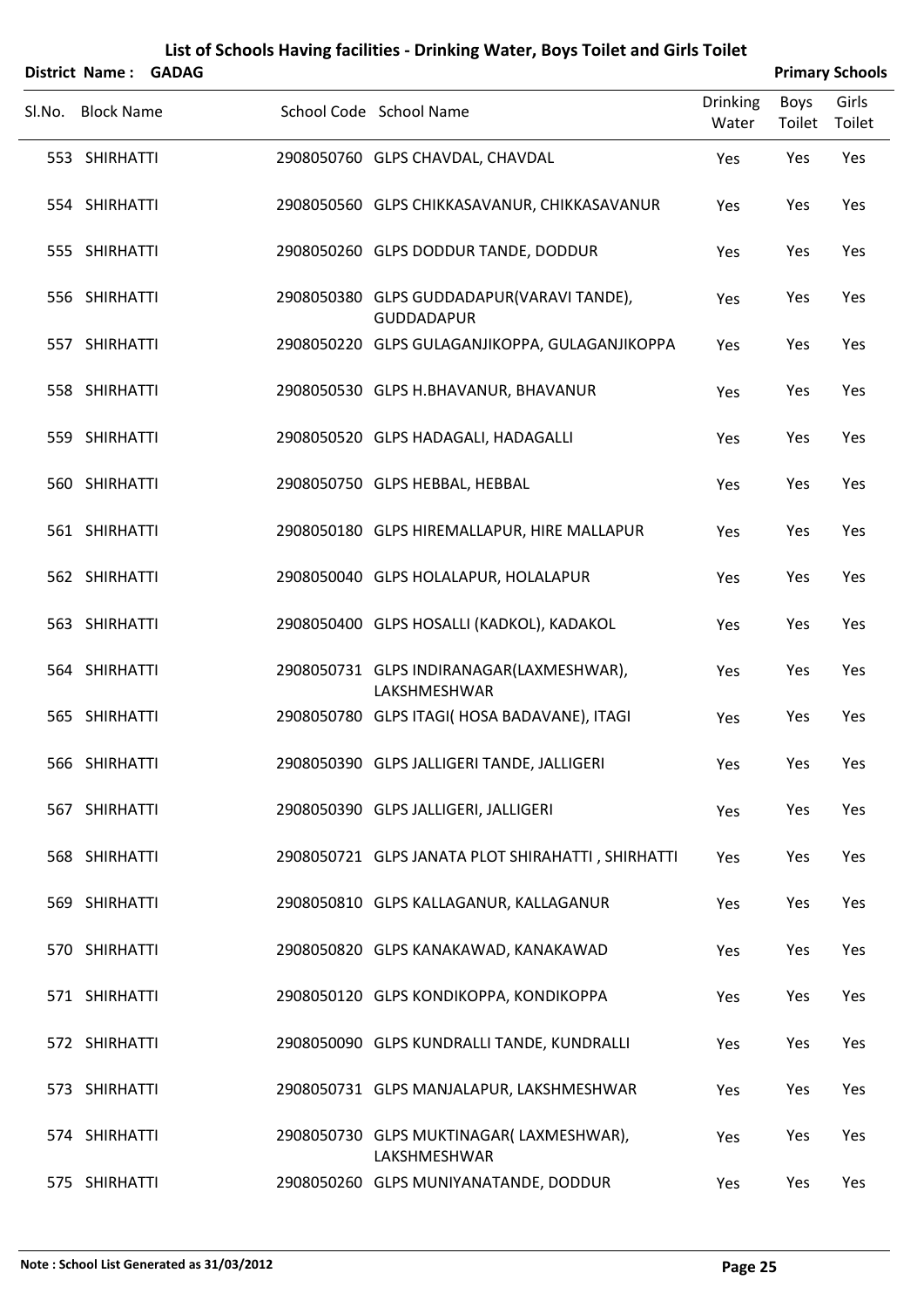|        | <b>District Name:</b> | <b>GADAG</b> | List of Schools Having facilities - Drinking Water, Boys Toilet and Girls Toilet |                          |                       | <b>Primary Schools</b> |
|--------|-----------------------|--------------|----------------------------------------------------------------------------------|--------------------------|-----------------------|------------------------|
| Sl.No. | <b>Block Name</b>     |              | School Code School Name                                                          | <b>Drinking</b><br>Water | <b>Boys</b><br>Toilet | Girls<br>Toilet        |
|        | 576 SHIRHATTI         |              | 2908050550 GLPS NARAYANAPUR, NARAYANAPURA                                        | Yes                      | Yes                   | Yes                    |
|        | 577 SHIRHATTI         |              | 2908050460 GLPS NAVEBHAVANUR, NAVE BHAVANUR                                      | Yes                      | Yes                   | Yes                    |
|        | 578 SHIRHATTI         |              | 2908050300 GLPS NELOGAL, NELOGAL                                                 | Yes                      | Yes                   | Yes                    |
|        | 579 SHIRHATTI         |              | 2908050360 GLPS PARASAPUR, PARASAPUR                                             | Yes                      | Yes                   | Yes                    |
|        | 580 SHIRHATTI         |              | 2908050732 GLPS RABHAPURI NGR LAXMESHWAR,<br>LAKSHMESHWAR                        | Yes                      | Yes                   | Yes                    |
|        | 581 SHIRHATTI         |              | 2908050140 GLPS SANKADAL, SANKADAL                                               | Yes                      | Yes                   | Yes                    |
|        | 582 SHIRHATTI         |              | 2908050630 GLPS SEVANAGAR, SEVANAGAR                                             | Yes                      | Yes                   | Yes                    |
|        | 583 SHIRHATTI         |              | 2908050080 GLPS SHETTIKERI, SHETTIKERI                                           | Yes                      | Yes                   | Yes                    |
|        | 584 SHIRHATTI         |              | 2908050430 GLPS SHIVAJINAGAR(MAJJUR T),<br>SHIVAJINAGAR                          | Yes                      | Yes                   | Yes                    |
|        | 585 SHIRHATTI         |              | 2908050490 GLPS SHRIMANTHGAD, DEVIHAL                                            | Yes                      | Yes                   | Yes                    |
|        | 586 SHIRHATTI         |              | 2908050250 GLPS SHYABALA, SHYABALA                                               | Yes                      | Yes                   | Yes                    |
|        | 587 SHIRHATTI         |              | 2908050170 GLPS SOGIWAL, SOGIWAL                                                 | Yes                      | Yes                   | Yes                    |
|        | 588 SHIRHATTI         |              | 2908050320 GLPS SURANAGI TANDE 2, SURANAGI                                       | Yes                      | Yes                   | Yes                    |
|        | 589 SHIRHATTI         |              | 2908050320 GLPS SURANAGI(JANATA PLOT), SURANAGI                                  | Yes                      | Yes                   | Yes                    |
|        | 590 SHIRHATTI         |              | 2908050310 GLPS SUVARNAGIRI, SUVARNAGIRI                                         | Yes                      | Yes                   | Yes                    |
|        | 591 SHIRHATTI         |              | 2908050770 GLPS TOLALI, TOLALI                                                   | Yes                      | Yes                   | Yes                    |
|        | 592 SHIRHATTI         |              | 2908050200 GLPS ULLATTI, ULLATTI                                                 | Yes                      | Yes                   | Yes                    |
|        | 593 SHIRHATTI         |              | 2908050270 GLPS UNDENAHALLI, UNDENAHALLI                                         | Yes                      | Yes                   | Yes                    |
|        | 594 SHIRHATTI         |              | 2908050720 GLPS VIJAYANAGAR(SHIRHATTI), SHIRHATTI                                | Yes                      | Yes                   | Yes                    |
|        | 595 SHIRHATTI         |              | 2908050150 GLPS WADDARAPALYA, NADIGATTI                                          | Yes                      | Yes                   | Yes                    |
|        | 596 SHIRHATTI         |              | 2908050210 GLPS WADEYAR MALLAPUR, WADEYAR<br><b>MALLAPUR</b>                     | Yes                      | Yes                   | Yes                    |
|        | 597 SHIRHATTI         |              | 2908050500 GLPUS BELLATTI, BELLATTI                                              | Yes                      | Yes                   | Yes                    |
|        | 598 SHIRHATTI         |              | 2908050060 GLPUS GOJANUR, GOJANUR                                                | Yes                      | Yes                   | Yes                    |